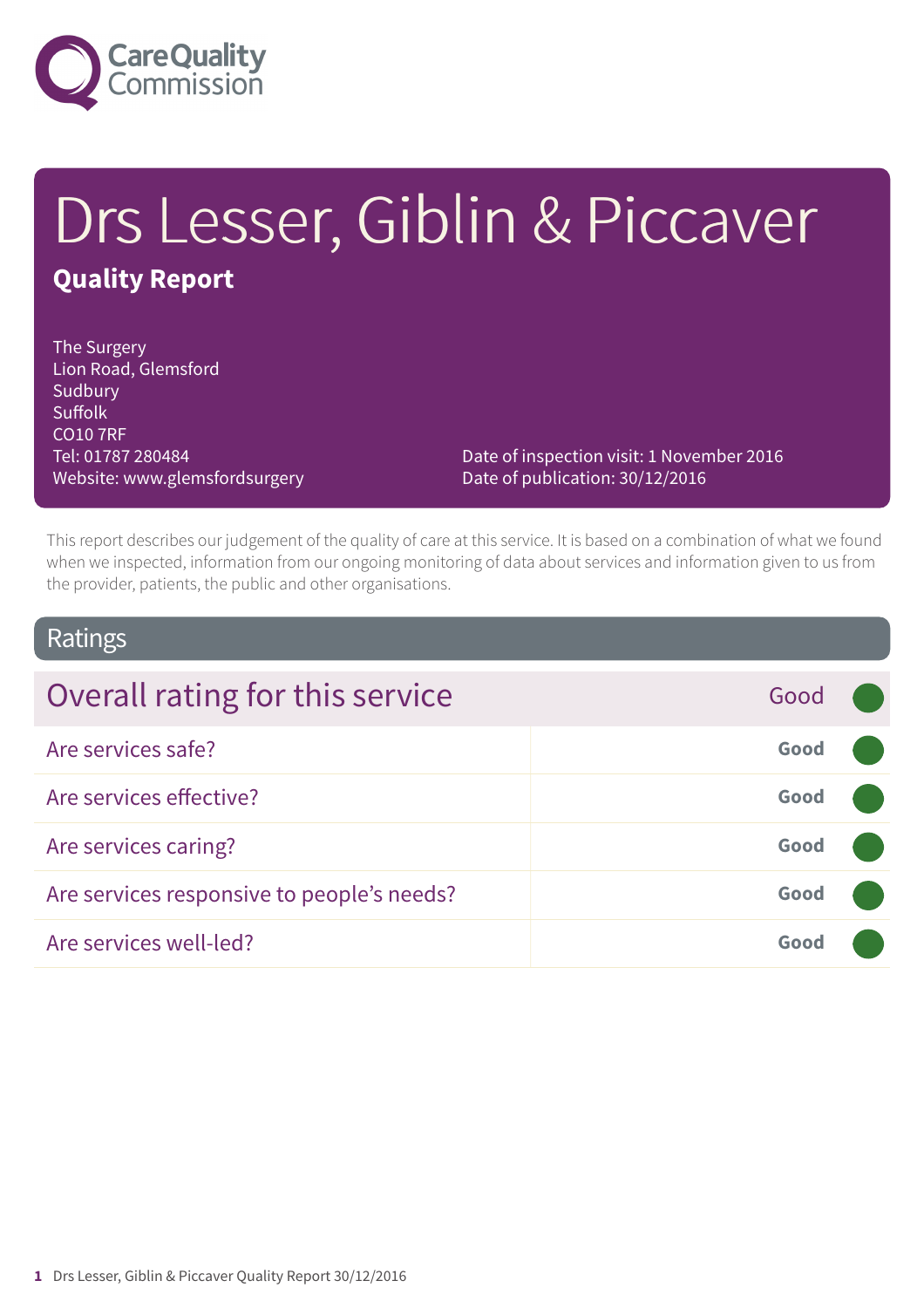### **Contents**

| Summary of this inspection                                                                                                                                                   | Page           |
|------------------------------------------------------------------------------------------------------------------------------------------------------------------------------|----------------|
| Overall summary<br>The five questions we ask and what we found<br>The six population groups and what we found<br>What people who use the service say<br>Outstanding practice | $\overline{2}$ |
|                                                                                                                                                                              | $\overline{4}$ |
|                                                                                                                                                                              | 8              |
|                                                                                                                                                                              | 12             |
|                                                                                                                                                                              | 12             |
| Detailed findings from this inspection                                                                                                                                       |                |
| Our inspection team                                                                                                                                                          | 13             |
| Background to Drs Lesser, Giblin & Piccaver                                                                                                                                  | 13             |
| Why we carried out this inspection                                                                                                                                           | 13             |
| How we carried out this inspection                                                                                                                                           | 13             |
| Detailed findings                                                                                                                                                            | 15             |

### Overall summary

#### **Letter from the Chief Inspector of General Practice**

We carried out an announced comprehensive inspection at Drs Lesser, Giblin & Piccaver known as Glemsford Surgery on 1 November 2016. Overall the practice is rated as good.

Our key findings across all the areas we inspected were as follows:

- The practice had a clear vision which had quality and safety as its top priority. The strategy to deliver this vision had been produced with practice staff and was regularly reviewed.
- The practice had strong and visible clinical, managerial leadership and governance arrangements.
- Practice staff understood and fulfilled their responsibilities to raise concerns and report incidents and near misses. All opportunities for learning from internal and external incidents were maximised.
- The practice system to ensure patients taking high risk medicines were monitored was appropriate and effective.
- Patients said they found it easy to get an appointment at a time convenient for them and usually with their GP of choice.
- The practice had good facilities and was well equipped to treat patients and meet their needs.
- The practice demonstrated that they used a team approach that assessed patients' needs and delivered care in line with current evidence based guidance. Practice staff had been trained to provide them with the skills, knowledge, and experience to deliver effective care and treatment.
- The practice strived to maintain and provide additional services to benefit the patients. For example, the practice had campaigned to retain the phlebotomy, mental health worker, and physiotherapy services within the practice ensuring that patients could be seen timely in the practice and did not have to travel.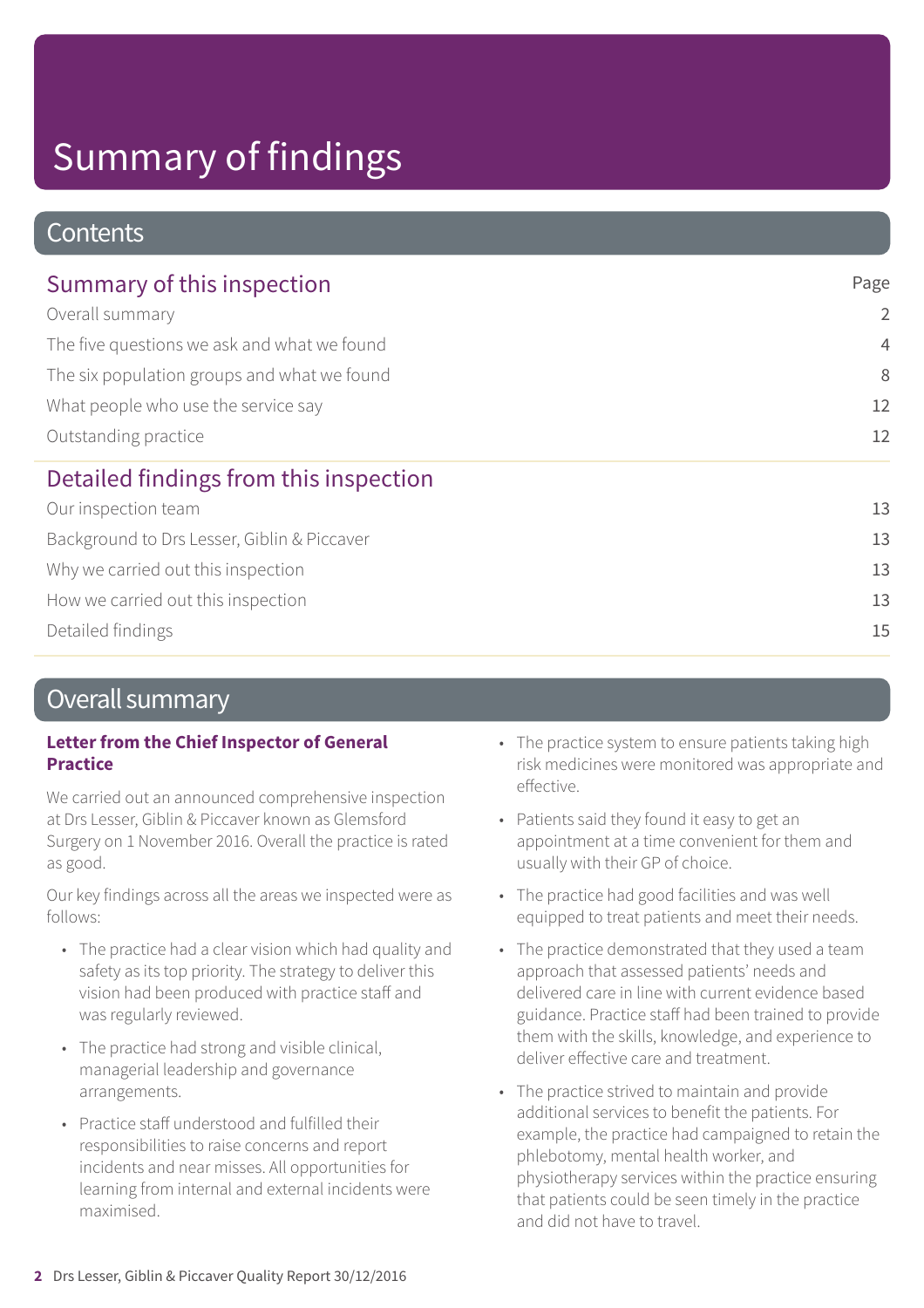- The patients had launched a campaign to protect the dispensary within the practice from being compromised by a pharmacy opening up in the village. With the patients' support the practice opened their own pharmacy, ensuring that all their patients were able to obtain their medicines within the practice. The team undertook deliveries to over 50 households each week.
- The practice did not have an active face to face patient participation group but had used social media and the local Women's Institute Group to ensure they engaged with and gained feedback from patients.

Areas of outstanding;

• The practice were instrumental in contacting and working with the Roald Dahl's' Marvellous Children's Charity to ensure that a patient was able to have an essential piece of equipment to manage their condition at home. Following a negative response from many health agencies, the GP contacted the charity and secured funding, and the purchase of the

equipment. The practice, staff, local school, and village residents have continued to support the charity. For example for Roald Dahl's 100th birthday celebrations the children aged around 5 years had a trail to follow, the practice allowed space in the waiting room for a sculpture to be positioned. The GPs and practice staff support other various fund raising events.

• The practice worked with charities, third sector, and voluntary agencies to maximise benefits for their patients. They had arranged for food parcels from the food bank to be delivered to those patients in need of them.

The areas where the provider should make improvements are:

Continue to find ways to engage a patient participation group.

**Professor Steve Field (CBE FRCP FFPH FRCGP)** Chief Inspector of General Practice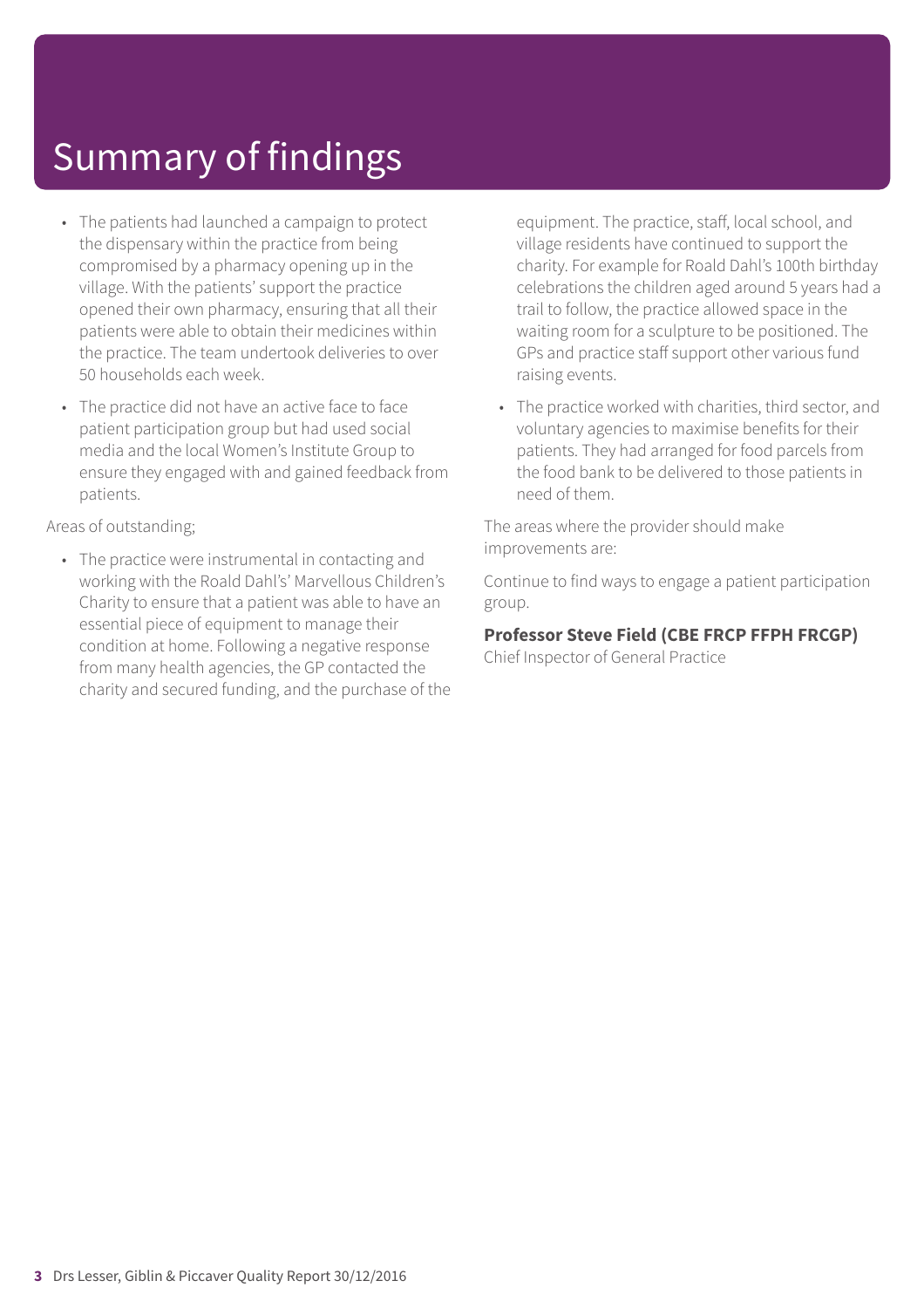### The five questions we ask and what we found

We always ask the following five questions of services.

#### **Are services safe?**

The practice is rated as good for providing safe services.

- Practice staff understood and fulfilled their responsibilities to raise concerns and report incidents and near misses. When things went wrong patients received reasonable support and a written apology. They were told about any actions to improve processes to prevent the same thing happening again.
- The practice used every opportunity to learn from internal and external incidents to support improvement. Learning was based on a thorough analysis and investigation. The practice carried out two-cycle audits to measure the impact of changes made following significant events.
- Information about safety was highly valued and was used to promote learning and improvement. A pharmacist was employed to lead the management of medicines including the dispensary. The governance systems and process in place to manage medicines were robust and wide ranging.
- The practice had systems in place to cascade and learn from Medicines and Regulatory Authority (MHRA) and National Reporting and Learning System (NRLS) alerts.
- Risk management was comprehensive, well embedded and recognised as the responsibility of all staff.
- Annual infection control audits were undertaken. We saw evidence of recent audits and actions taken to address any improvements identified as a result.
- The practice had systems in place to identify and follow up children living in disadvantaged circumstances and who were at risk, for example children and young people who had a high number of A&E attendances.

#### **Are services effective?**

The practice is rated as good for providing effective services.

- Data from the Quality and Outcomes Framework (QOF) showed patient outcomes were mixed when compared with the CCG and the national average. QOF is a system intended to improve the quality of general practice and reward good practice.
- Practice staff assessed needs and delivered care in line with current evidence based guidance.
- Clinical and management audits were used to identify, monitor, and encourage improvement. The practice demonstrated changes as a result.

**Good –––**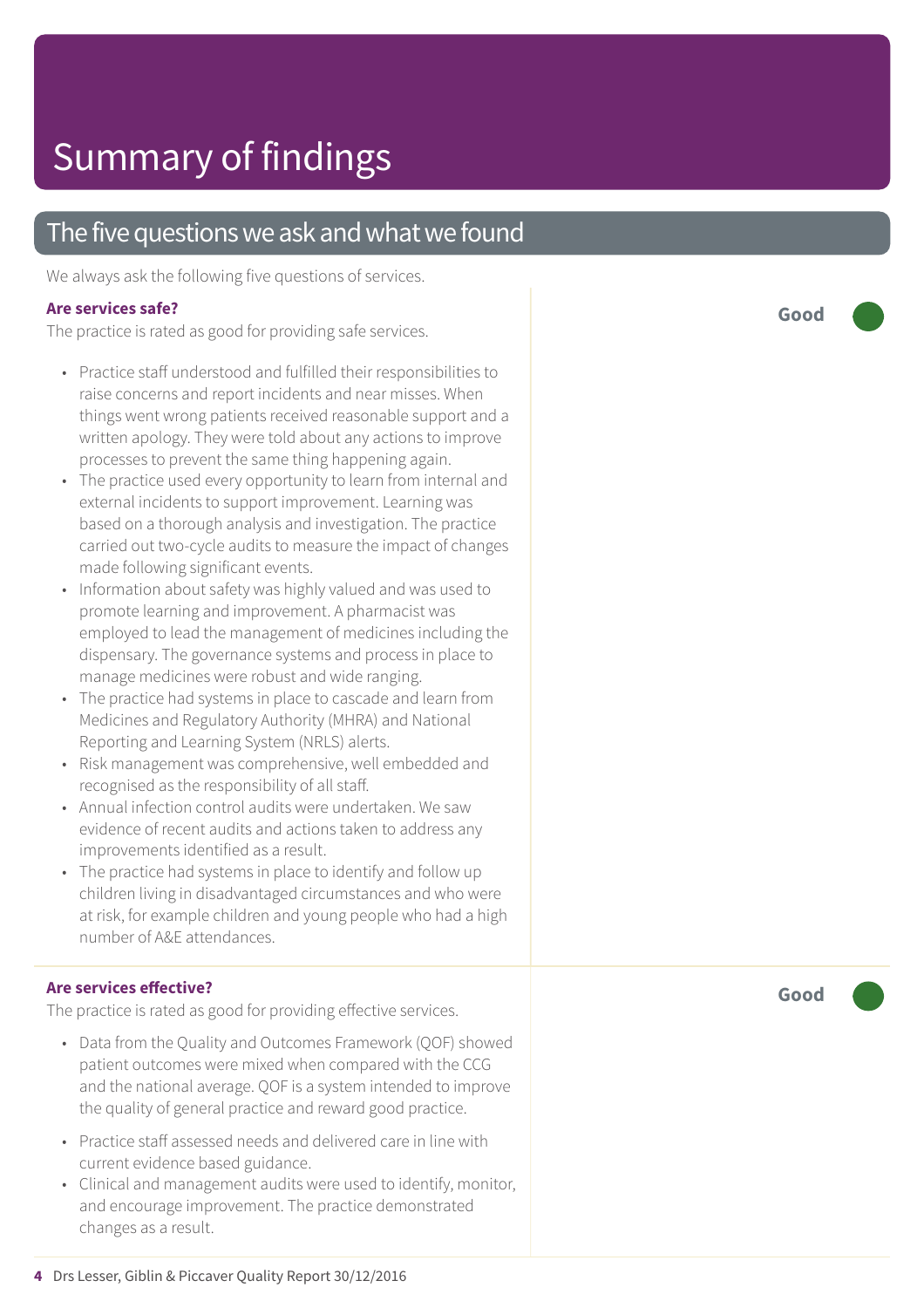- Staff had the skills, knowledge, and experience to deliver effective care and treatment.
- There was evidence of appraisals and personal development plans for all staff.
- Staff worked with other health care professionals to understand and meet the range and complexity of patients' needs.
- The practice was proactive in their management of patients who were at the end of their lives.

#### **Are services caring?**

The practice is rated as good for providing caring services.

- Data from the National GP Patient Survey published in July 2016 showed patients rated the practice higher than average for several aspects of care. For example, 97% of patients found the receptionist at this practice helpful this was above the CCG average of 88% and above the national average of 87%.
- We saw staff treated patients with kindness and respect, and maintained patient and information confidentiality.
- Patients said they were treated with compassion, dignity, and respect and they were involved in decisions about their care and treatment.
- Information for patients about the services available was easy to understand and accessible.
- We saw many positive examples of care provided to patients. For example, to help patients who went out to work during the day and whose medicines were delivered by the suppliers directly, the practice dispensary accepted the delivery, stored them safely until the patient collected them.
- The practice worked with charities, third sector, and voluntary agencies to maximise benefits for their patients. They had arranged for food parcels from the food bank to be delivered to those patients in need of them.

#### **Are services responsive to people's needs?**

The practice is rated as good for providing responsive services.

- The practice staff reviewed the needs of its local population and engaged with the NHS England Area Team and Clinical Commissioning Group to secure improvements to services where these were identified. For example, the practice had campaigned to retain the community phlebotomy services to be held in the practice each week.
- Travel advice was given to patients ensuring that patients had access to vaccinations that were covered under the NHS.

**Good –––**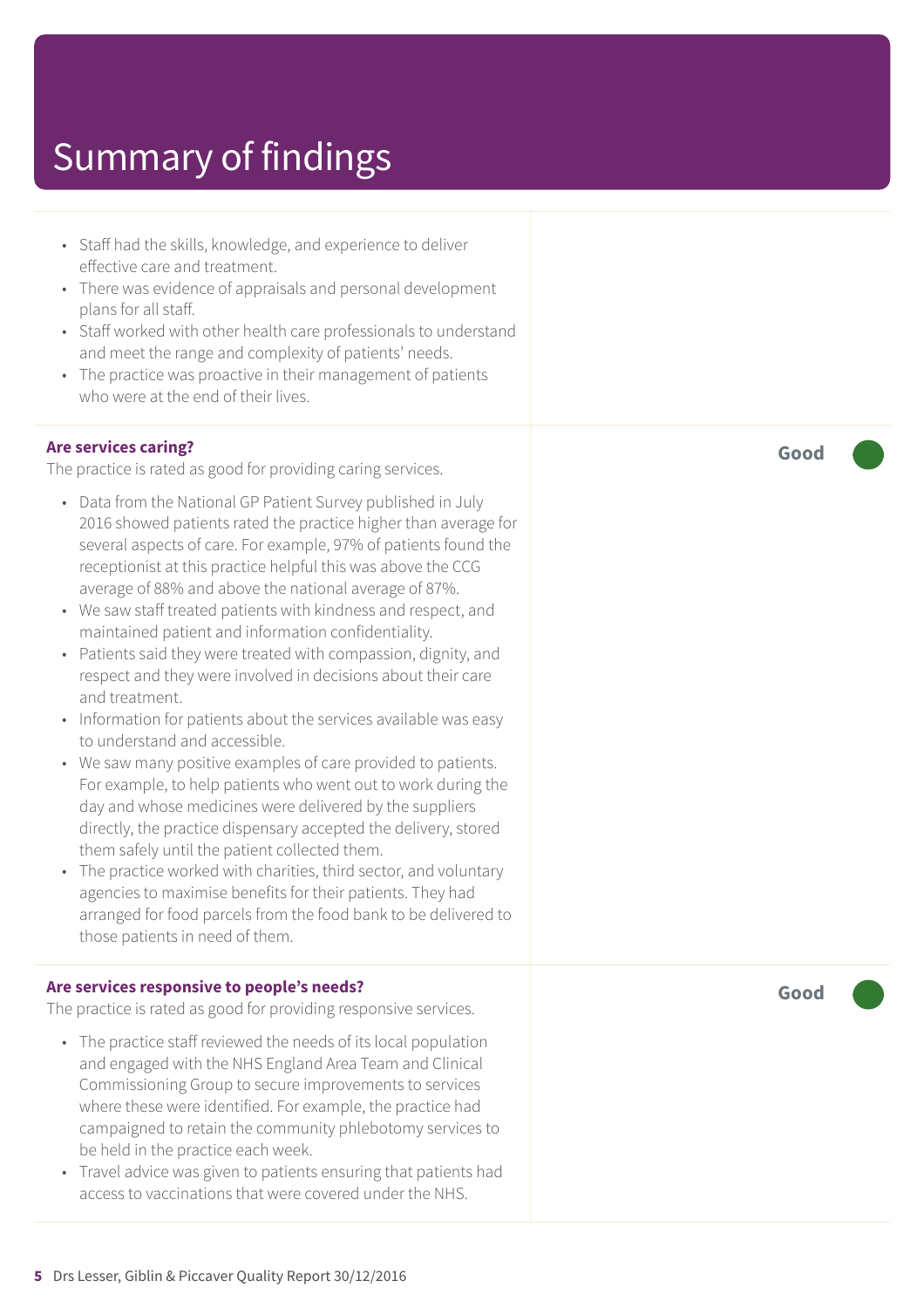- The practice recognised that during the summer months they had a population of tourists who often needed to be seen on a temporar y basis. The y also recognised a small transient group of patients who may become marginalised and ensured that the y received appropriat e health care.
- Patients said they found it easy to make an appointment with a named GP and ur gent appointments wer e available the same day.
- The practice had good facilities and was well equipped to treat patients and mee t their needs.
- Information about how to complain was available, easy to understand and evidence showed the practice responded quickly t o issues raised. L earning from complaints was shared with practic e staff and other stakeholders.
- A full contraceptive service was offered including long-acting r eversible contraceptives (LARC).The practic e offered the C-Car d scheme, giving free condoms t o young people who requested them.
- The practice ran asthma clinics specifically for children outside of school hours.
- The dispensar y operated a managed repeat prescription service. This enabled patients to collect their repeat medicines without having t o order them. Patients told us that the y valued this service.
- Patients who were housebound or living in remote rural areas wer e provided a twic e weekly prescription deliver y service.
- The practic e booked evening or weekend appointments for their patients to be seen at the out of hours service provided by GP Plus Extended Hour s Servic e in nearby Bur y St Edmunds.

#### **Ar e services well-led?**

The practic e is rated as good for being well-led.

- The practice had a clear vision with quality and safety as its top priority. The strat egy t o deliver this vision had been produced with practic e staff and was r egularly r eviewed.
- High standards wer e promoted and owned by all practic e staff and teams worked together across all roles. There was a high level of constructive engagement with practic e staff and a high level of staff satisfaction.
- We saw evidence that practice staff were open and transparent went things had gone wrong however minor. L earning from these events was shared with the whole practice.
- Governanc e and performanc e management arrangements had been pr oactively r eviewed.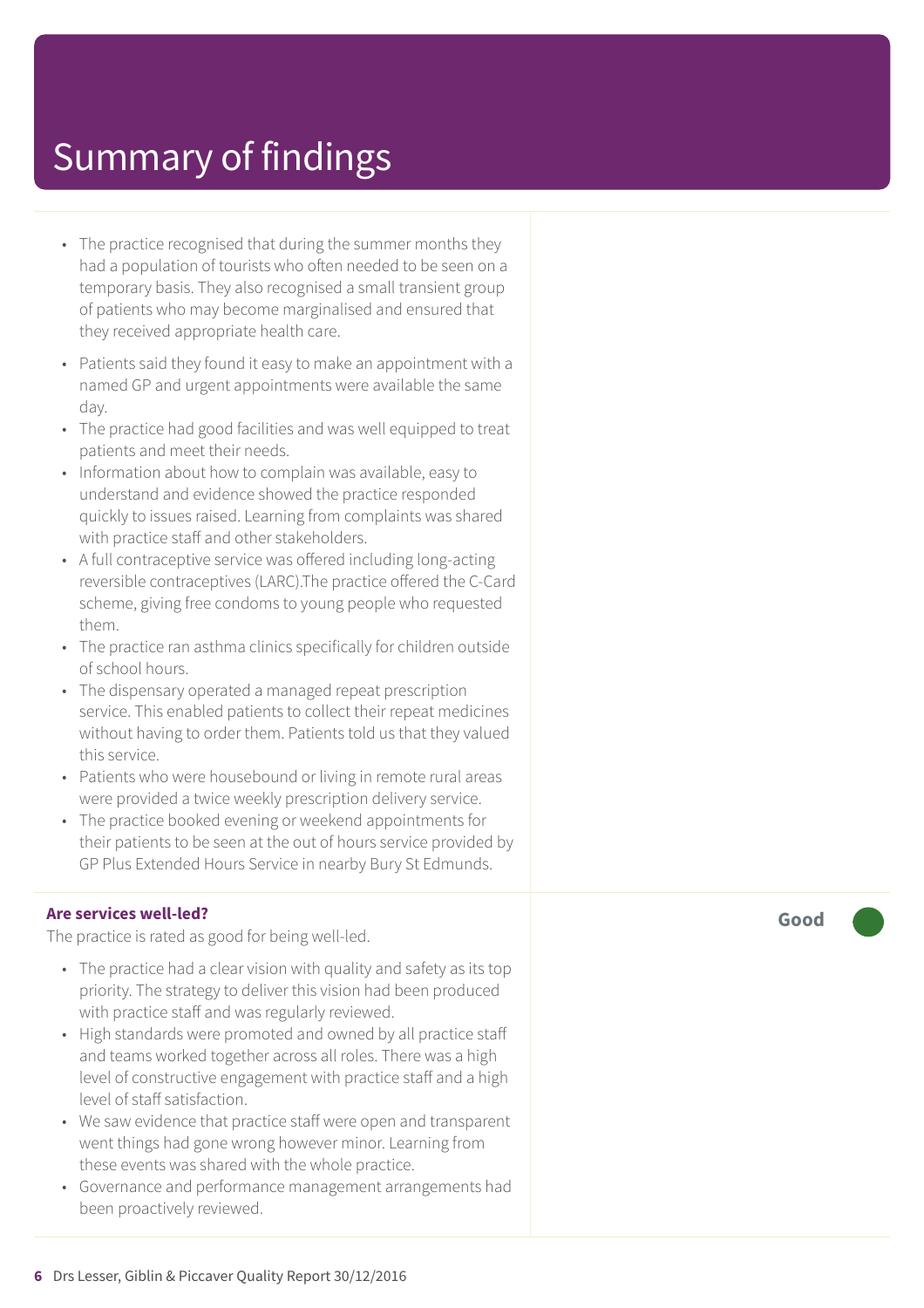- The practice had some key staff members on long term leave; they had invested in additional key staff to ensure that patient care was not compromised. A business manager had been employed to ensure standards were maintained and to facilitate a merger with 13 other practices to form a super partnership.
- The practice worked closely with other organisations in planning how services were provided to ensure that they not only met but enhanced patients' needs. For example, they had retained their link mental health worker, phlebotomy, and physiotherapist services.
- The practice gathered feedback from patients using social media and traditional community groups. For example, the local Women's Institute Group.
- The practice was engaged with the local community, maximising the benefits to patients through third sector and voluntary agencies.
- There was a strong focus on continuous learning and improvement at all levels. One GP had been active in promoting health education to patients via social media, TV and radio presentations, and newspaper articles.
- The practice was engaged with their local federation and plans had been agreed to merge with other practices. The practice told us that this would ensure that they retained services that their patients needed but maximise the opportunity for new shared initiatives to further enhance patient choice of services.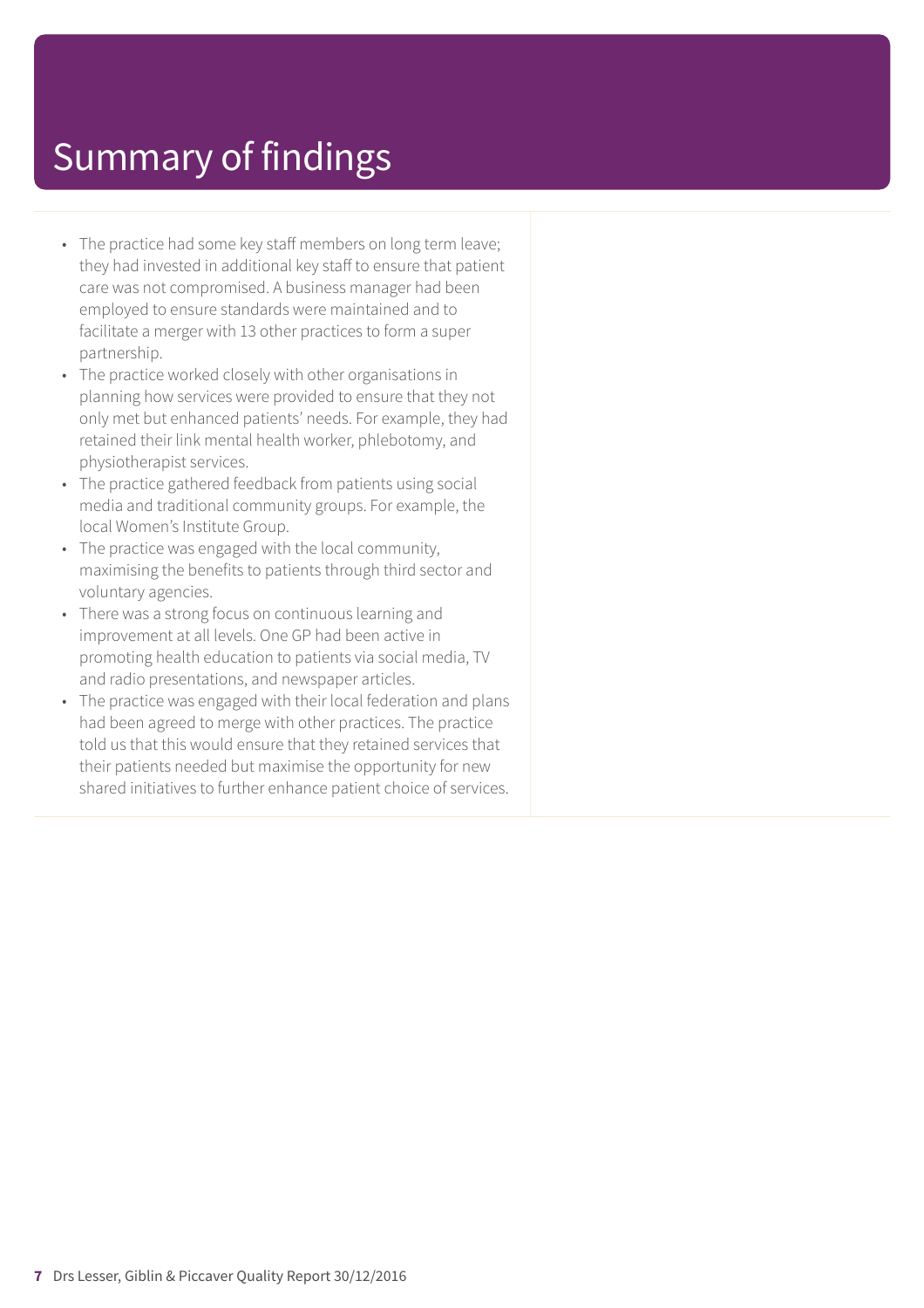### The six population groups and what we found

We always inspect the quality of care for these six population groups.

#### **Older people**

The practice is rated as good for the care of older people.

- The practice offered proactive, personalised care to meet the needs of the older people in its population.
- The practice recognised that some of the older patients were carers not only for their spouse/partner but for their parents and wer e awar e that these families wer e highly vulnerable if any one member became unwell.
- The practice was responsive to the needs of older people, and offered home visits and ur gent appointments for those with enhanced needs.
- Appointments wer e available at the branch sit e for those that preferred t o be seen there.
- Nationally reported dat a showed that out comes for patients for conditions commonly found in older people, including hypertension, dementia, and heart failur e wer e above or in line with the local and national averages.

#### **People with long term conditions**

The practice is rated as good for the care of people with long-term conditions.

- Nursing staff had lead roles in chronic disease management and patients at risk of hospital admission wer e identified as a priority. Due to long term absence of key staff some appointments had been delayed, the practic e undertook a risk assessment and decided t o employ an additional qualified nurse t o solve the capacity issue.
- Longer appointments and home visits wer e available, including for long term condition reviews when needed for all patients unable t o attend the practic e or with a learning disability.
- All these patients had a named GP and a structured annual review to check their health and medicines needs were being me t. For those patients with the most complex needs, the named GP worked with rele vant health and car e professionals t o deliver a multidisciplinar y packag e of care.
- The practice undertook six monthly medicine reviews to ensure that their medicines and health needs wer e well managed.
- For patients that required specialist medicines direct from the suppliers, the practic e ac cepted the deliver y and ensured appropriat e storag e and refrigeration until the patient could collect them.

**Good –––**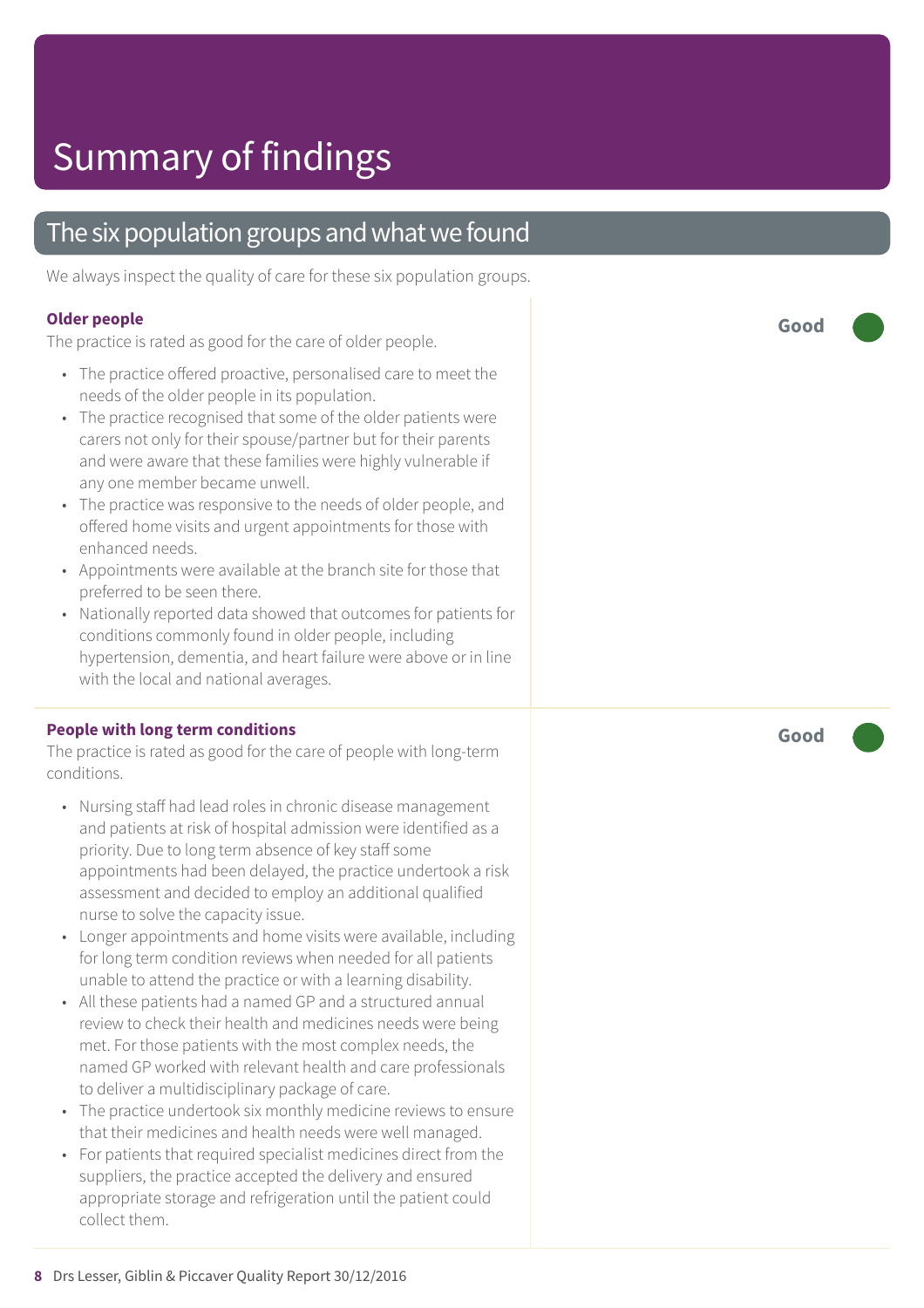• The dispensary offered a managed repeat prescription service. This enabled patients to collect their regular medicines each month without having to re-order first.

#### **Families, children and young people**

The practice is rated as good for the care of families, children, and young people.

- There were systems in place to identify and follow up children living in disadvantaged circumstances and who were at risk. For example, children and young people who had a high number of A&E attendances. Immunisation rates were above the national average for the standard childhood immunisations.
- Patients told us that children and young people were treated in an age-appropriate way and were recognised as individuals, and we saw evidence to confirm this.
- Appointments were available outside of school hours and the premises were suitable for children and babies.
- We saw positive examples of joint working with midwives, health visitors, and school nurses.
- The practice was signed up to the C-Card scheme. The scheme offered free contraceptives to young people.
- The practice offered full contraceptive services including long-acting reversible contraceptives (LARC).
- The practice found that the use of social media was a positive way to engage with the younger population of the practice.

#### **Working age people (including those recently retired and students)**

The practice is rated as good for the care of working-age people (including those recently retired and students).

- The needs of the working age population, those recently retired, and students had been identified. The practice had adjusted the services it offered to ensure these were accessible, flexible and offered continuity of care.
- The practice offered telephone consultations for those patients that wished to seek advice in this way. The GP stayed beyond practice closing time to see patients if there was a clinical need following a telephone call.
- The practice was proactive in offering online services as well as a full range of health promotion and screening that reflected the needs for this age group.

**Good –––**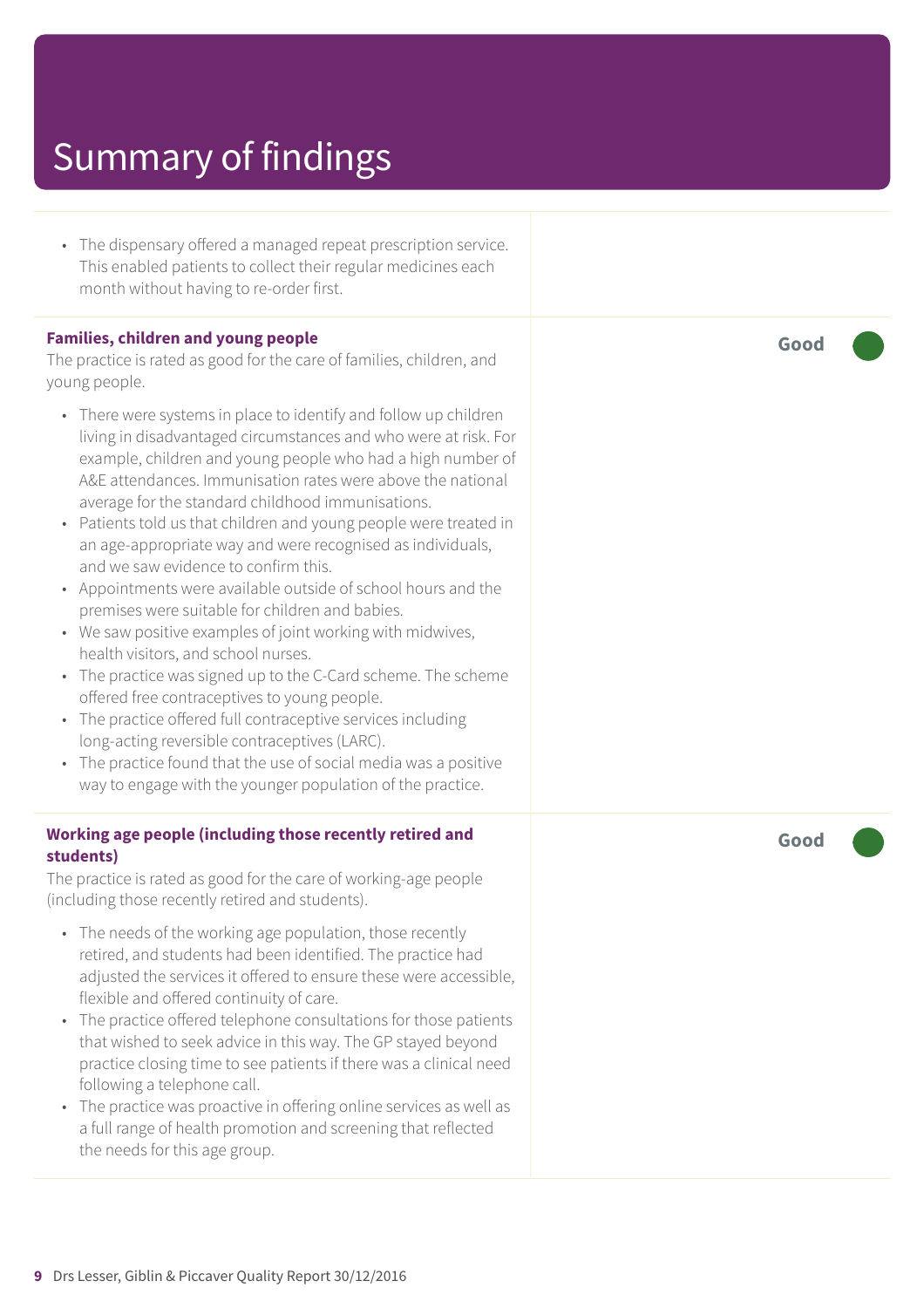• The practice offered early appointments with nurses and GPs. Flu clinics were held on Saturdays enabling patients who were at risk to obtain their immunisation without having to take time off work.

#### **People whose circumstances may make them vulnerable**

The practice is rated as good for the care of people whose circumstances may make them vulnerable.

- The practice held a register of patients living in vulnerable circumstances including transiently homeless and those with a learning disability.
- The practice offered longer appointments for patients with a learning disability.
- The practice regularly worked with other health care professionals in the case management of vulnerable patients.
- The practice informed vulnerable patients about how to access various support groups and voluntary organisations. The practice worked closely with the Dementia Intensive Support Team.
- Practice staff were aware of their responsibilities regarding information sharing, documentation of safeguarding concerns and how to contact relevant agencies in normal working hours and out-of-hours.
- The practice was proactive in their management of patients who were at the end of their lives. The GPs ensured patients had continuity of care at all times during this difficult time by arranging another named GP to cover in the event of their leave. The GPs rarely used locums and therefore the patients were known to all the GPs in the practice. Patients we spoke with who had suffered a recent bereavement told us they valued this greatly and commented that they never felt isolated or alone.

#### **People experiencing poor mental health (including people with dementia)**

The practice is rated as good for the care of people experiencing poor mental health (including people with dementia).

• The practice had 63 patients diagnosed with dementia on the register. Only 15 of these patients had received a coded annual review. The practice explained to us that they do not always undertake formal reviews annually but assessed and reviewed patients throughout the year. The practice undertook six monthly medicines reviews and addressed the patient and their carer's needs at this time.

**Good –––**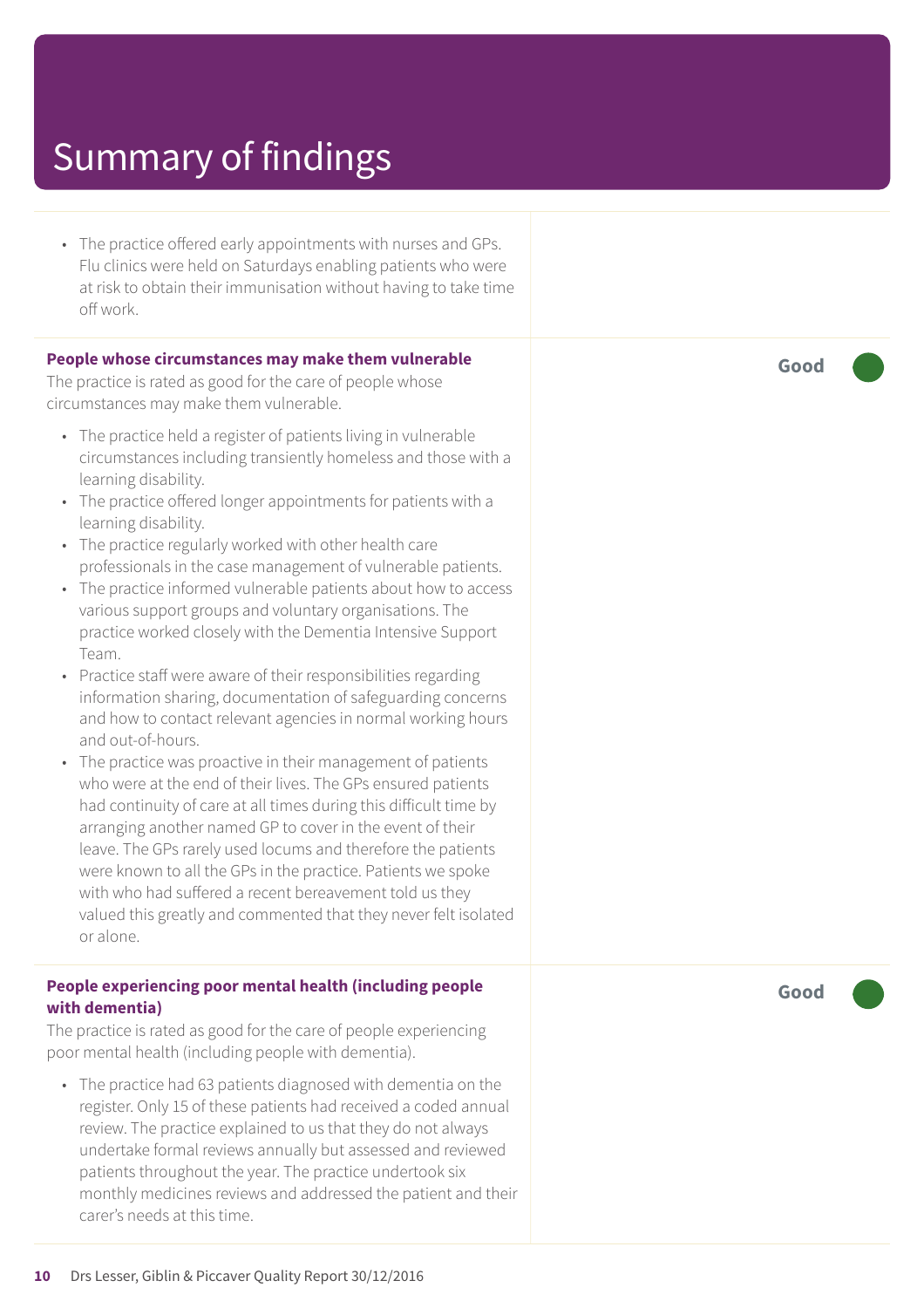- The practice regularly worked with multi-disciplinary teams in the case management of patients experiencing poor mental health, including those with dementia.
- The practice had told patients experiencing poor mental health about how to access various support groups and voluntary organisations.
- The practice had a system in place to follow up patients who had attended A&E where they may have been experiencing poor mental health.
- Practice staff had a good understanding of how to support patients with mental health needs and dementia.
- A mental health worker attended the practice regularly; face to face reviews were used in the early days of a patient experiencing poor mental health. We saw that medicines were reviewed frequently for efficacy and safety.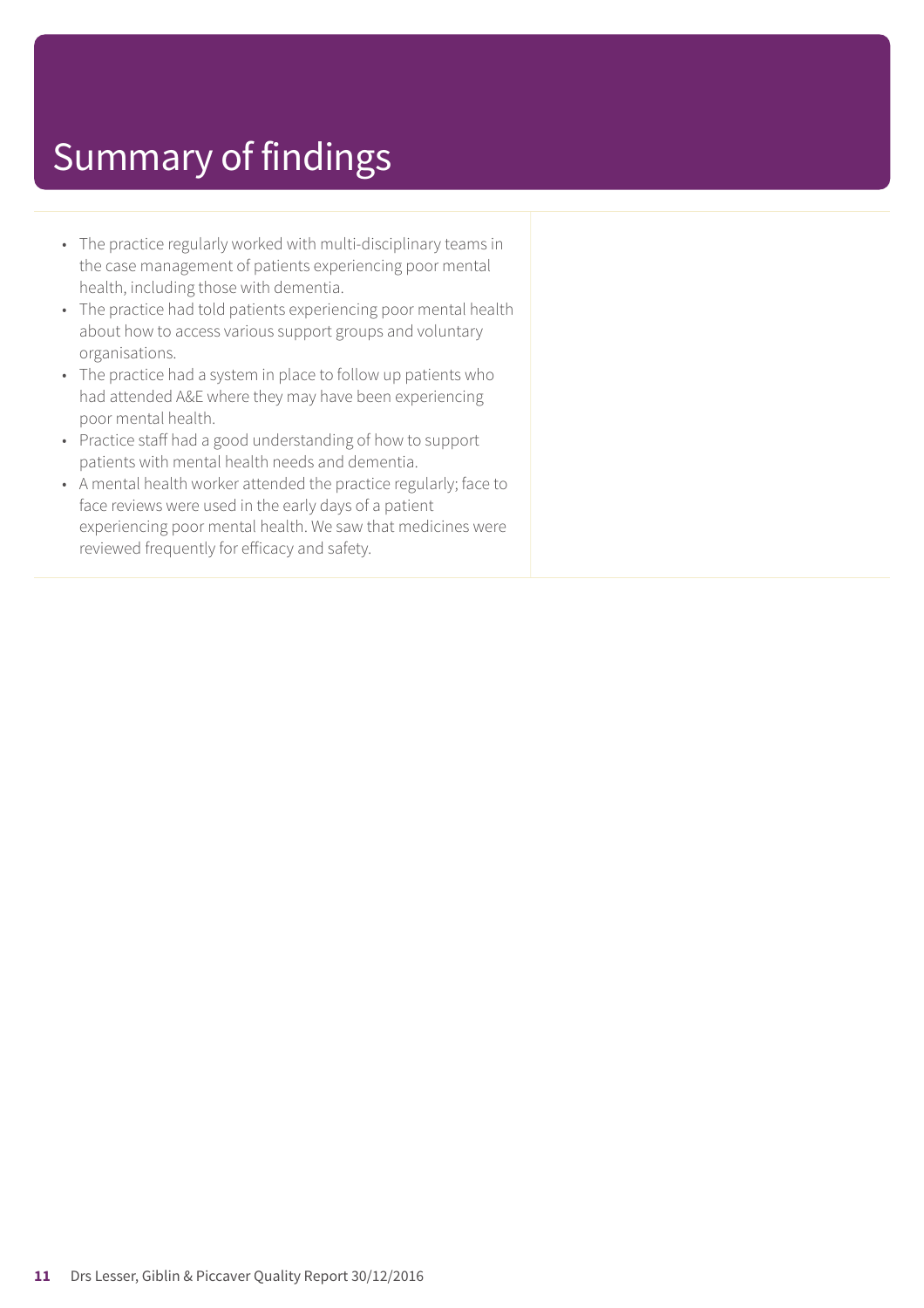### What people who use the service say

The national GP patient survey results were published on 7 July 2016. The results showed the practice was performing above the local and national averages. 215 survey forms were distributed and 131 were returned. This represented a 61% completion rate.

- 100% of patients found it easy to get through to this practice by phone compared to the CCG average of 81% and the national average of 73%.
- 97% of patients were able to get an appointment to see or speak to someone the last time they tried compared to the CCG average of 87% and the national average of 85%.
- 93% of patients described the overall experience of this GP practice as good compared to the CCG average of 78% and the national average of 85%.

• 93% of patients said they would recommend this GP practice to someone who had just moved to the local area compared to the CCG average of 83% and the national average of 78%.

As part of our inspection we also asked for CQC comment cards to be completed by patients prior to our inspection. We did not receive any completed cards however we reviewed a letter that had been sent to the practice prior to our inspection. We spoke with four patients during the inspection who said they were very satisfied with the care they received and thought staff were approachable, committed, and caring.

We reviewed the information held on NHS choices, the practice was rated with five stars, 93% of patients who completed the Family and Friends test would recommend the practice.

### **Outstanding practice**

Areas of outstanding;

• The practice were instrumental in contacting and working with the Roald Dahl's' Marvellous Children's Charity to ensure that a patient was able to have an essential piece of equipment to manage their condition at home. Following a negative response from many health agencies, the GP contacted the charity and secured funding, and the purchase of the equipment. The practice, staff, local school, and village residents have continued to support the charity. For example for Roald Dahl's 100th birthday

celebrations the children aged around 5 years had a trail to follow, the practice allowed space in the waiting room for a sculpture to be positioned. The GPs and practice staff support other various fund raising events.

• The practice worked with charities, third sector, and voluntary agencies to maximise benefits for their patients. They had arranged for food parcels from the food bank to be delivered to those patients in need of them.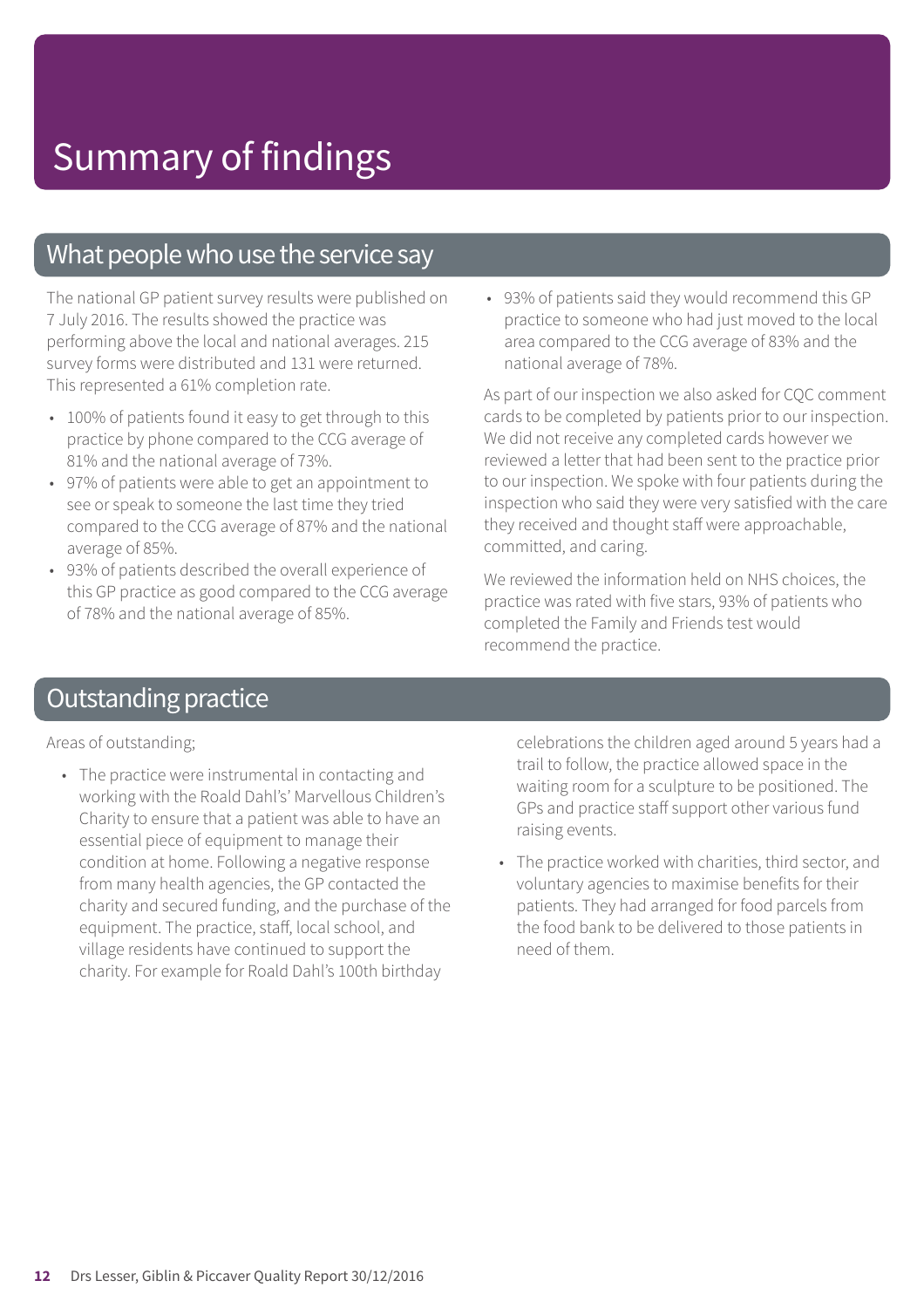

## Drs Lesser, Giblin & Piccaver **Detailed findings**

### Our inspection team

#### **Our inspection team was led by:**

Our inspection team was led by a CQC lead inspector**.** The team included a GP specialist adviser and a member of the CQC medicines management team.

### Background to Drs Lesser, Giblin&Piccaver

The practice is situated in the village of Glemsford with a branch site in the village of Hartest. The practice area extends into the outlying villages. The practice offers health care services to approximately 4900 patients and consultation space for GPs and nurses as well as extended attached professionals including phlebotomists, a mental health worker, and a physiotherapist.

The practice holds a General Medical Service (GMS) contract and dispenses medicines to those patients who live in the surrounding villages. We visited the dispensary as part of our inspection. We did not visit the branch site at Hartest.

- There are three (two male and one female) GP partners who holds managerial responsibilities for the practice and three female practice nurses. A pharmacist is employed to lead the management of the medicines services in the practice and is supported by a team of seven dispensary staff.
- A team of nine administration and reception staff support the practice manager, assistant practice manager and business manager.
- The practice is open between 8am and 6.30pm Monday to Friday.
- If the practice is closed, patients are asked to call the NHS111 service or to dial 999 in the event of a life threatening emergency. The practice is part of the GP Plus service and is able to book appointments for patients who wish to be seen in nearby Bury St Edmunds.
- The practice has a lower number of patients aged 0 to 50 years and a higher number of patients aged over 60 years than the practice average across England. The deprivation score is above the England average.
- Male and female life expectancy in this area is 81 years for males and 86 years for females compared with the England average at 82 years for men and 87 years for women.

### Why we carried out this inspection

We carried out a comprehensive inspection of this service under Section 60 of the Health and Social Care Act 2008 as part of our regulatory functions. The inspection was planned to check whether the provider is meeting the legal requirements and regulations associated with the Health and Social Care Act 2008, to look at the overall quality of the service, and to provide a rating for the service under the Care Act 2014.

### How we carried out this inspection

Before visiting, we reviewed a range of information we hold about the practice and asked other organisations to share what they knew. We carried out an announced visit on 1 November 2016. During our visit we: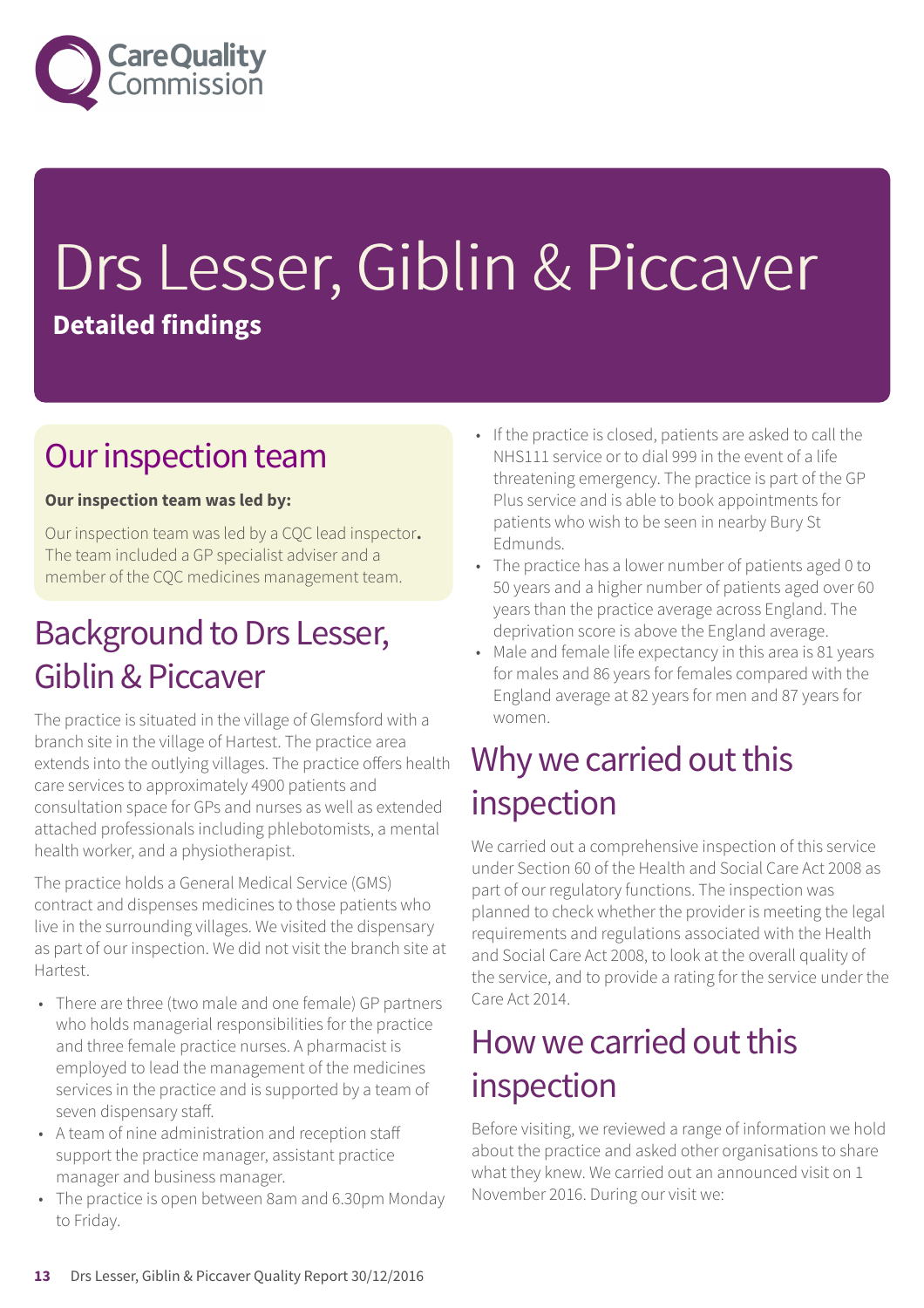## Detailed findings

- Spoke with a range of staff including GPs, nurses, business manager, assistant practice manager, reception and administration staff. We spoke with patients who used the service.
- Observed how patients were being cared for and talked with carers and/or family members
- Reviewed an anonymised sample of the personal care or treatment records of patients.
- Reviewed comment cards where patients and members of the public shared their views and experiences of the service.'

To get to the heart of patients' experiences of care and treatment, we always ask the following five questions:

- $\cdot$  Is it safe?
- Is it effective?
- Is it caring?
- Is it responsive to people's needs?
- Is it well-led?

We also looked at how well services were provided for specific groups of people and what good care looked like for them. The population groups are:

- Older people
- People with long-term conditions
- Families, children and young people
- Working age people (including those recently retired and students)
- People whose circumstances may make them vulnerable
- People experiencing poor mental health (including people with dementia).

Please note that when referring to information throughout this report, for example any reference to the Quality and Outcomes Framework data, this relates to the most recent information available to the CQC at that time.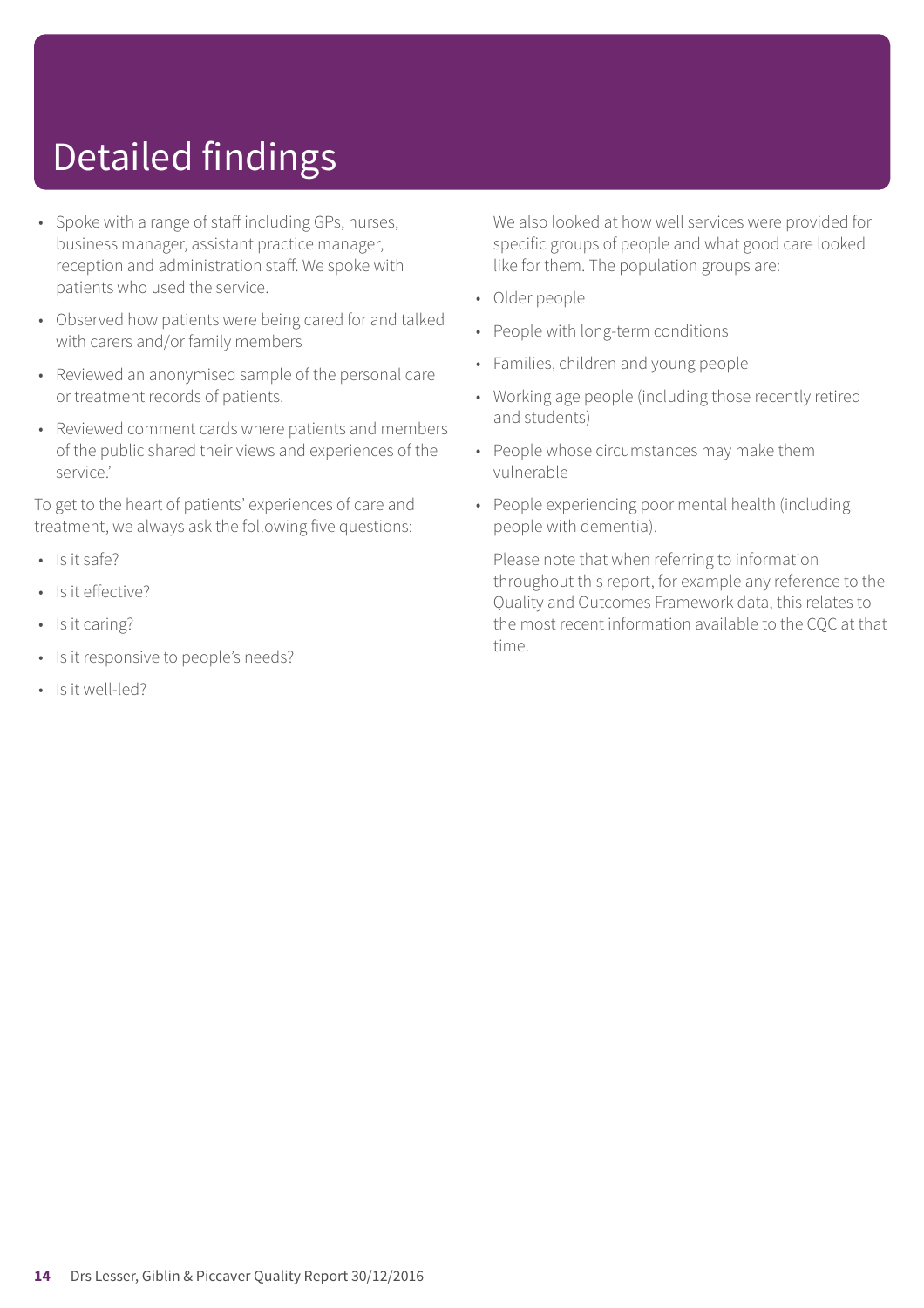## Are services safe?

### **Our findings**

#### **Safe track record and learning**

There was an effective system in place for reporting and recording significant events.

- We reviewed safety records, incident reports, patient safety alerts, and minutes of meetings where these were discussed. We saw evidence that lessons were shared and action was taken to improve safety in the practice. We saw evidence that when things went wrong with care and treatment, patients were informed of the incident, received reasonable support, a written apology, and were told about any actions to improve processes to prevent the same thing happening again.
- Staff told us they would inform the manager of any incidents either verbally or via an incident form. We saw that incidents were investigated timely and were shared at practice meetings. The incident recording supported the recording of notifiable incidents under the duty of candour (a set of specific legal requirements that providers of services must follow when things go wrong with care and treatment).
- We reviewed an incident that had been reported by a staff member. The hospital clinic contacted them and said that they had used an incorrect email address when sending a letter; this email address did not meet the information governance (IG) requirements. The staff member reported this to the practice manager, they investigated, spoke with the patient and reviewed the practice information IG governance policy and undertook refresher training for all staff.
- Safety was monitored using information from a range of sources, including National Institute for Health and Care Excellence (NICE) guidance and alerts from the Medicines and Healthcare products Regulatory Agency (MHRA). The information was monitored by a designated member of staff for relevance and shared with other staff, as guided by the content of the alert. Any actions required as a result were brought to the attention of the relevant clinician(s) to ensure issues were dealt with. Clinicians we spoke with confirmed that this took place.

#### **Overview of safety systems and processes**

The practice had clearly defined and embedded systems, processes and practices in place to keep patients safe and safeguarded from abuse, which included:

- Arrangements were in place to safeguard children and vulnerable adults from abuse. These arrangements reflected relevant legislation and local requirements. Policies were accessible to all staff. The policies clearly outlined who to contact for further guidance if staff had concerns about a patient's welfare. There was a lead member of staff for safeguarding. The GPs attended safeguarding meetings when possible and always provided reports where necessary for other agencies. Staff demonstrated they understood their responsibilities and all had received training on safeguarding children and vulnerable adults relevant to their role. GPs were trained to child protection or child safeguarding level three.
- A notice in the waiting room advised patients that chaperones were available if required. All staff who acted as chaperones were trained for the role and had received either a Disclosure and Barring Service (DBS) check or the practice had undertaken a risk assessment. (DBS checks identify whether a person has a criminal record or is on an official list of people barred from working in roles where they may have contact with children or adults who may be vulnerable).
- The practice maintained appropriate standards of cleanliness and hygiene. We observed the premises to be clean and tidy. The practice nurse was the infection control clinical lead who liaised with the local infection prevention teams to keep up to date with best practice. Whilst the nurse was on long term leave the assistant practice manager and a GP undertook the role to ensure that standards were maintained. There was an infection control protocol in place and staff had received up to date training. Annual infection control audits were undertaken and we saw evidence that action was taken to address any improvements identified as a result. We noted that the business plan reflected that new chairs for the waiting room were needed and was on the partners meeting agenda to agree purchase.
- We reviewed three personnel files and found appropriate recruitment checks had been undertaken prior to employment. For example, proof of identification, references, qualifications, registration with the appropriate professional body and the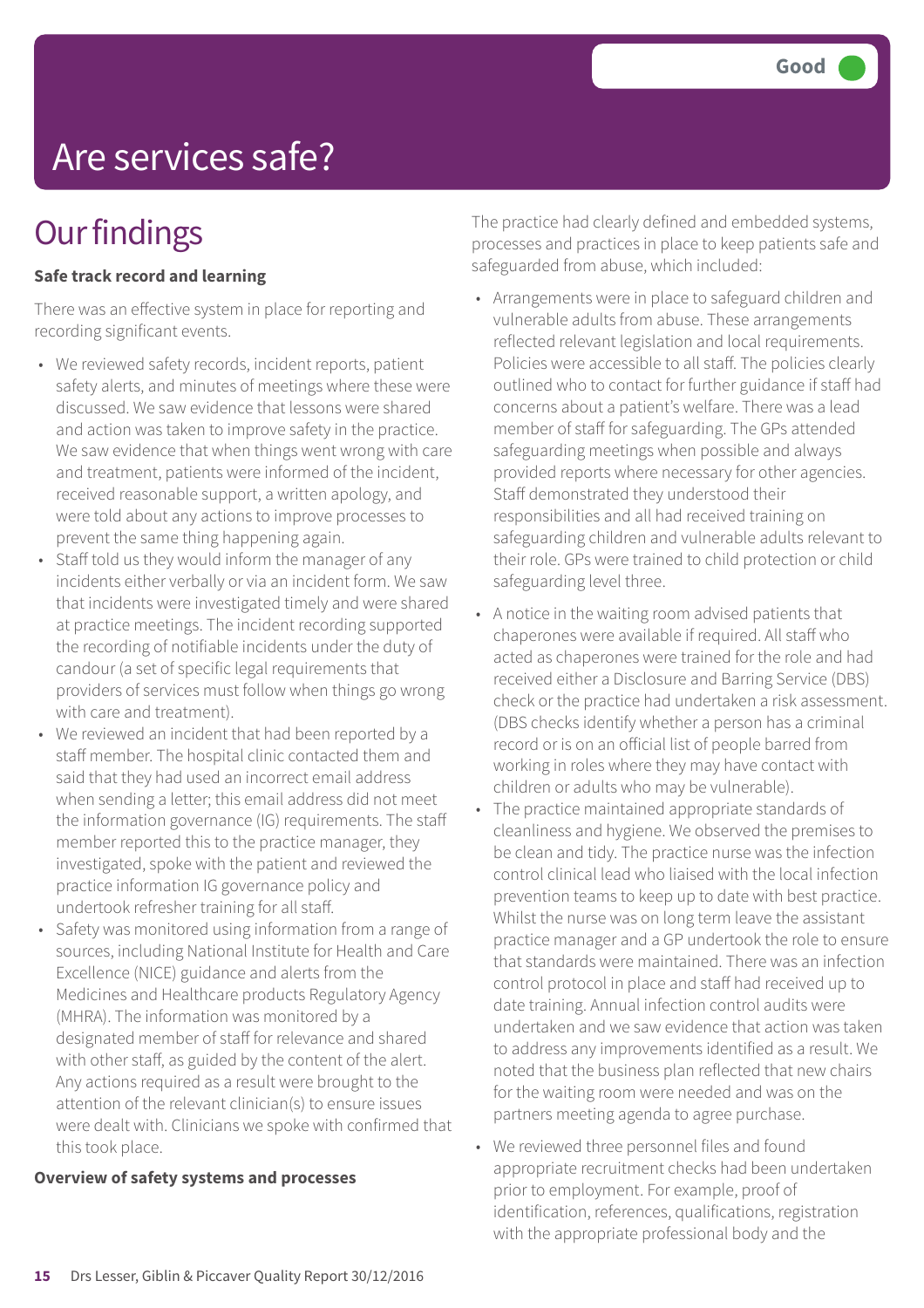### Are services safe?

appropriate checks through the Disclosure and Barring Service. We saw that appropriate checks had been undertaken for a locum GP who was providing clinical cover for a GP on sabbatical.

• The practice was signed up to the Dispensing Services Quality Scheme (DSQS) to help ensure dispensing processes were suitable and the quality of the service was maintained. Dispensing services were integrated with a pharmacy located within the practice that was registered with the General Pharmaceutical Council. Dispensing staff were appropriately qualified, received regular training and had their competency annually reviewed. The practice had conducted quality assurance of their dispensing service to show good outcomes for patients and a patient survey showed high levels of patient satisfaction with the dispensing service. Patients who were housebound or living in remote rural areas were provided a twice weekly prescription delivery service.

The practice had written procedures in place for the production of prescriptions and dispensing of medicines that were regularly reviewed. There was a variety of ways available to patients to order their repeat prescriptions. Prescriptions were reviewed and signed by GPs before they were given to the patient to ensure safety. The practice regularly reviewed patient's medicines with them. There was a purpose-built consultation room adjacent to the dispensary for staff to discuss medicines with patients confidentially. The practice had developed an innovative system providing good oversight for the management of high risk medicines such as lithium, warfarin, methotrexate, and other disease modifying drugs, which included regular monitoring in accordance with national guidance. This ensured these medicines were dispensed only following appropriate monitoring tests.

Medicines were stored securely in a recently re-built dispensary which was only accessible to authorised staff. Records showed room temperatures and medicine refrigerator temperature checks were carried out which ensured medicines and vaccines requiring refrigeration were stored at appropriate temperatures. Processes were in place to check medicines stored within the dispensary area and emergency medicines were within their expiry date and suitable for use. Robust processes were also in place to check medicines following alerts

and recalls of medicines. Blank prescription forms were handled in accordance with national guidance, as these were tracked through the practice and kept securely at all times. We saw a positive culture in the practice for reporting and learning from medicines incidents and errors. Dispensing errors that were identified via checking processes were logged, then regularly reviewed, and robustly audited to help make sure appropriate actions were taken to minimise the chance of similar errors occurring again.

#### **Monitoring risks to patients**

Risks to patients were assessed and well managed.

- There were procedures in place for monitoring and managing risks to patient and staff safety. There was a health and safety policy available with a poster in the reception office which identified local health and safety representatives. The practice had up to date fire risk assessments and carried out regular fire drills. All electrical equipment was checked to ensure the equipment was safe to use and clinical equipment was checked to ensure it was working properly. We noted that the five year electrical circuit check was overdue, the practice were in contact with the electrician to undertake this. The practice had a variety of other risk assessments in place to monitor safety of the premises such as control of substances hazardous to health and infection control and legionella (Legionella is a term for a particular bacterium which can contaminate water systems in buildings).
- Arrangements were in place for planning and monitoring the number of staff and mix of staff needed to meet patients' needs. The practice had identified a shortage of nursing capacity; the practice employed a further nurse to meet demand.

#### **Arrangements to deal with emergencies and major incidents**

The practice had adequate arrangements in place to respond to emergencies and major incidents.

- There was an instant messaging system on the computers in all the consultation and treatment rooms which alerted staff to any emergency.
- All staff received annual basic life support training and there were emergency medicines available in the treatment room.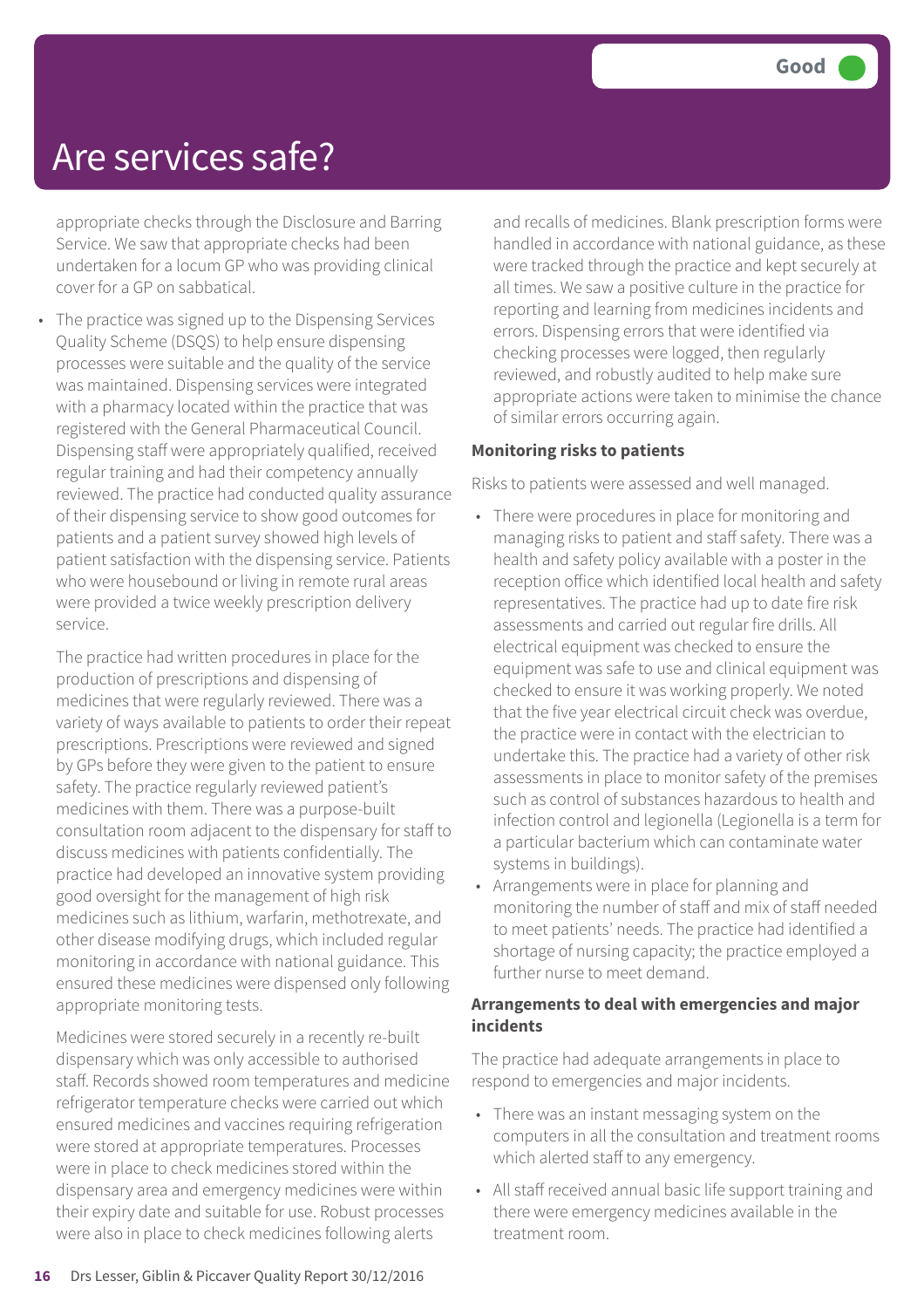### Are services safe?

- The practice had a defibrillator available on the premises and oxygen with adult and children's masks. A first aid kit and accident book was available.
- Emergency medicines were easily accessible to staff in a secure area of the practice and all staff knew of their location. All the medicines we checked were in date and stored securely.
- The practice had a comprehensive business continuity plan in place for major incidents such as power failure or building damage. The plan included emergency contact numbers for staff.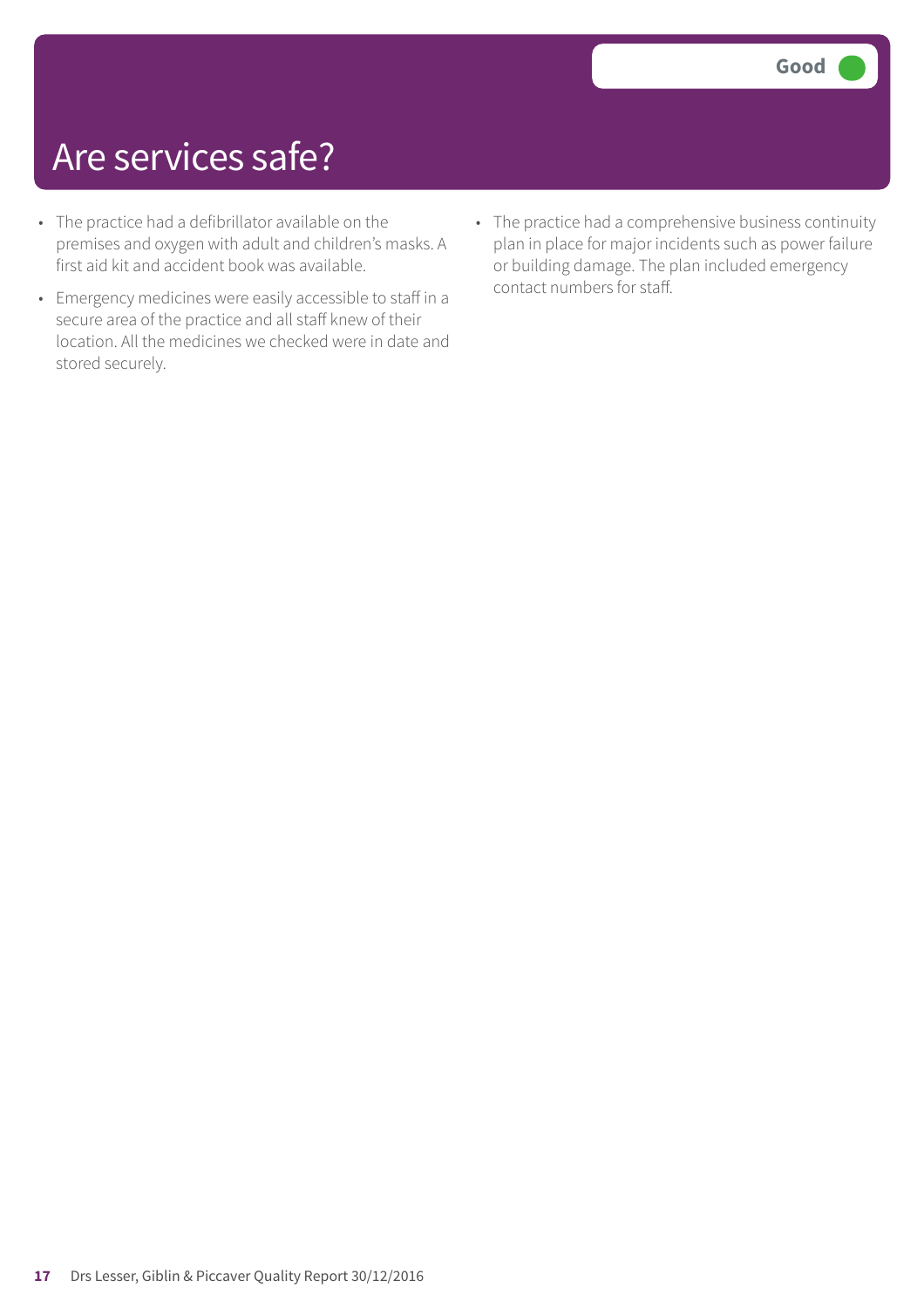### Are services effective?

(for example, treatment is effective)

### **Our findings**

#### **Effective needs assessment**

The practice assessed needs and delivered care in line with relevant and current evidence based guidance and standards, including National Institute for Health and Care Excellence (NICE) best practice guidelines.

- The practice had systems in place to keep all clinical staff up to date. Staff had access to guidelines from NICE and used this information to deliver care and treatment that met patients' needs.
- The practice monitored that these guidelines were followed through risk assessments, audits, and random sample checks of patient records.

#### **Management, monitoring and improving outcomes for people**

The practice used the information collected for the Quality and Outcomes Framework (QOF) and performance against national screening programmes to monitor outcomes for patients. (QOF is a system intended to improve the quality of general practice and reward good practice). The most recent published results 2015/2016 were 97% of the total number of points available. The overall exception reporting rate was 10% which was in line with the CCG average and the national average. (Exception reporting is the removal of patients from QOF calculations where, for example, the patients are unable to attend a review meeting or certain medicines cannot be prescribed because of side effects).

Data showed: The practice performance was mixed when compared with the CCG and National averages. For example;

- Performance for asthma related indicators was 92% this was in line with the CCG and national average. The exception reporting for these indicators was in line with the CCG and national average.
- Performance for diabetes related indicators was 96% and this was similar to the CCG average and 7% above the CCG and national average for. Exception reporting for this indicator was in line when compared with the CCG and national average.
- Performance for mental health related indicators was 77% this was 16% below the CCG and national averages. Exception reporting for this indicator was above the CCG

and national averages. For example, the percentage of patients with schizophrenia, bipolar affective disorder and other psychoses who had a record of blood pressure in the preceding 12 months was 27% this was 13% above the CCG average and 17% above the national average.

• Performance for chronic obstructive pulmonary disease was 90% this was 9% below the CCG average and 6% below the national average. The exception reporting for this indicator was below the CCG and national averages.

We discussed these results with the practice; they explained that a capacity shortfall in nursing staff resource had occurred over that period due to long term leave. Some recall systems that were in place relied on the nursing team recalling the patients. The practice identified the problem, employed an additional nurse, and reviewed the recall system, they were confident that all the patients would be reviewed and the performance figures would reflect this.

- There was evidence of quality improvement including clinical and management audit. The practice had undertaken over 15 audits in the past 10 months. We reviewed an audit undertaken on the management of Gout (Gout is a form of arthritis).The audit was undertaken in October 2015 and reaudited in October 2016. The second audit showed a significant improvement in the number of patients treated in line with the guidelines produced by the National Institute for Health and Care Excellence (NICE). The practice also recognised that some patients needed further encouragement to attend appointments. A further audit was planned.
- An audit of adherence to the Splenectomy guidelines was undertaken in October 2015 and repeated in October 2016. This audit showed that all patients had the appropriate codes and alerts on their medical records and had received appropriate vaccinations. The audit identified that further work should be done in terms of antibiotic use and patient education. It was agreed to write to the patients inviting them in to discuss this with their GP.

#### **Effective staffing**

Staff had the skills, knowledge, and experience to deliver effective care and treatment.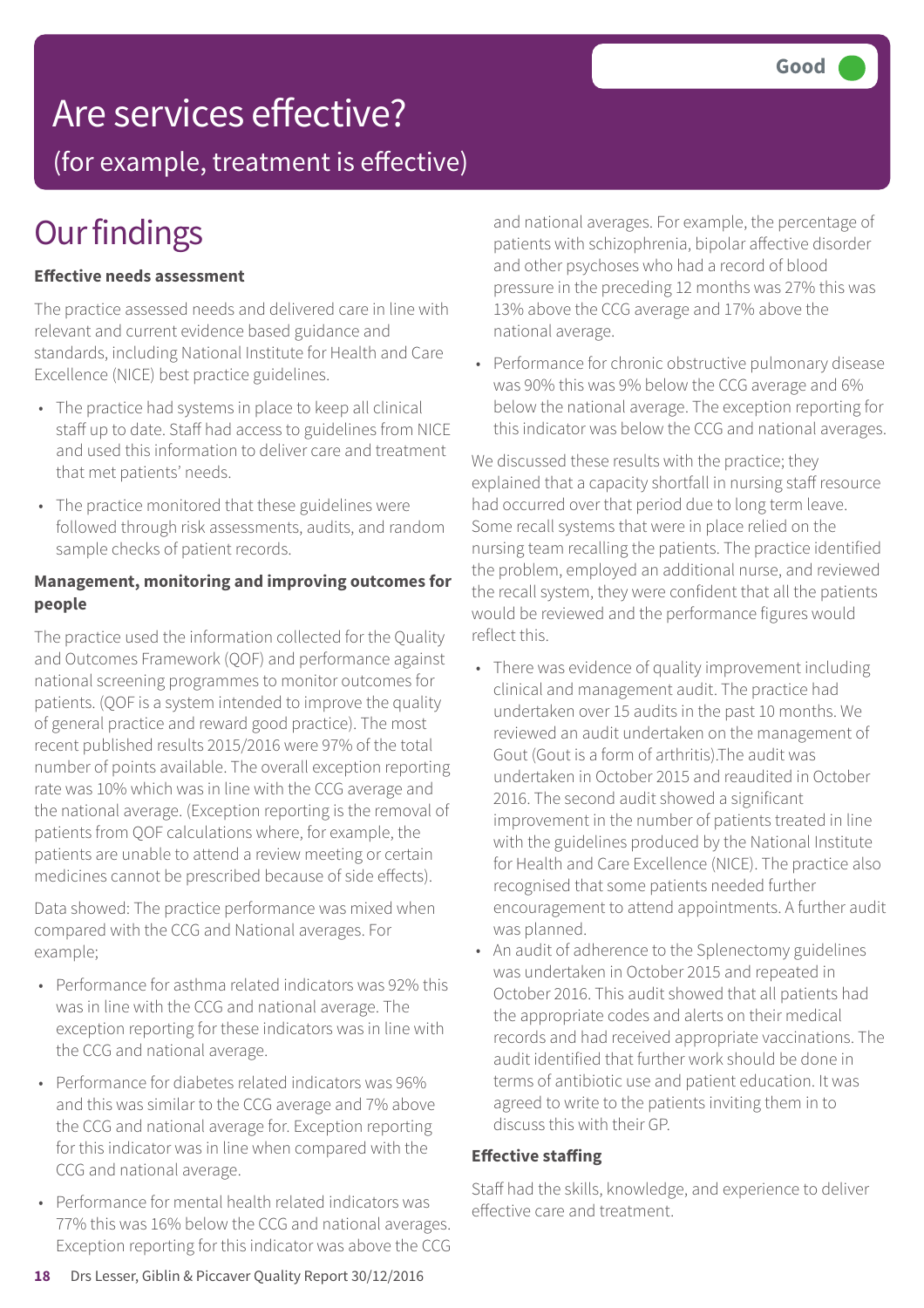### Are services effective?

### (for example, treatment is effective)

- The practice had an induction programme for all newly appointed staff. This covered such topics as safeguarding, infection prevention and control, fire safety, health and safety and confidentiality.
- The practice could demonstrate how they ensured role-specific training and updating for relevant staff. For example, for those reviewing patients with long-term conditions.
- Staff administering vaccines and taking samples for the cervical screening programme had received specific training which had included an assessment of competence. Staff who administered vaccines could demonstrate how they stayed up to date with changes to the immunisation programmes, for example by access to on line resources and discussion at practice meetings.
- The learning needs of staff were identified through a system of appraisals, meetings, and reviews of practice development needs. Staff had access to appropriate training to meet their learning needs and to cover the scope of their work. This included ongoing support, one-to-one meetings, coaching and mentoring, clinical supervision and facilitation and support for revalidating GPs and nurses. Most staff had received an appraisal within the last 12 months and those overdue had dates planned.
- Staff received training that included safeguarding, fire safety awareness, and basic life support and information governance. Staff had access to and made use of e-learning training modules and in-house training.

#### **Coordinating patient care and information sharing**

The information needed to plan and deliver care and treatment was available to relevant staff in a timely and accessible way through the practice's patient record system and their intranet system.

- This included care and risk assessments, care plans, medical records, and investigations and test results.
- The practice shared relevant information with other services in a timely way, for example when referring patients to other services.

Staff worked together and with other health and social care professionals to understand and meet the range and complexity of patients' needs and to assess and plan ongoing care and treatment. This included when patients

**19** Drs Lesser, Giblin & Piccaver Quality Report 30/12/2016

moved between services, including when they were referred, or after they were discharged from hospital. Meetings took place with other health care professionals on a monthly basis when care plans were routinely reviewed and updated for patients with complex needs.

#### **Consent to care and treatment**

Staff sought patients' consent to care and treatment in line with legislation and guidance.

- Practice staff understood the relevant consent and decision-making requirements of legislation and guidance, including the Mental Capacity Act 2005. When providing care and treatment for children and young people, staff carried out assessments of capacity to consent in line with relevant guidance.
- Where a patient's mental capacity to consent to care or treatment was unclear the GP or practice nurse assessed the patient's capacity and, recorded the outcome of the assessment.
- The process for seeking consent was monitored through patient records audits. We reviewed an audit to confirm written consent had been obtain from patients receiving minor surgery at the practice, the audit showed that not all patients had given written consent. This was discussed at a meeting and a review and update to the practice policy was undertaken in March 2016. A further audit was planned. The practice told us that due to a low number of procedures, the practice was only undertaking soft tissue injections and patients were referred as appropriate.

#### **Supporting patients to live healthier lives**

The practice identified patients who may be in need of extra support. For example:

- Patients receiving end of life care, carers, those at risk of developing a long-term condition, and those requiring advice on their diet, smoking cessation, and advice on safe levels of alcohol consumption were signposted to the relevant service.
- Nurses offered support for healthy lifestyle choices including smoking cessation.
- The practice's uptake for the cervical screening programme was 83% which was above the CCG average of 82% and the national average of 78%. The practice exception reporting rate was 2% this was 4% below the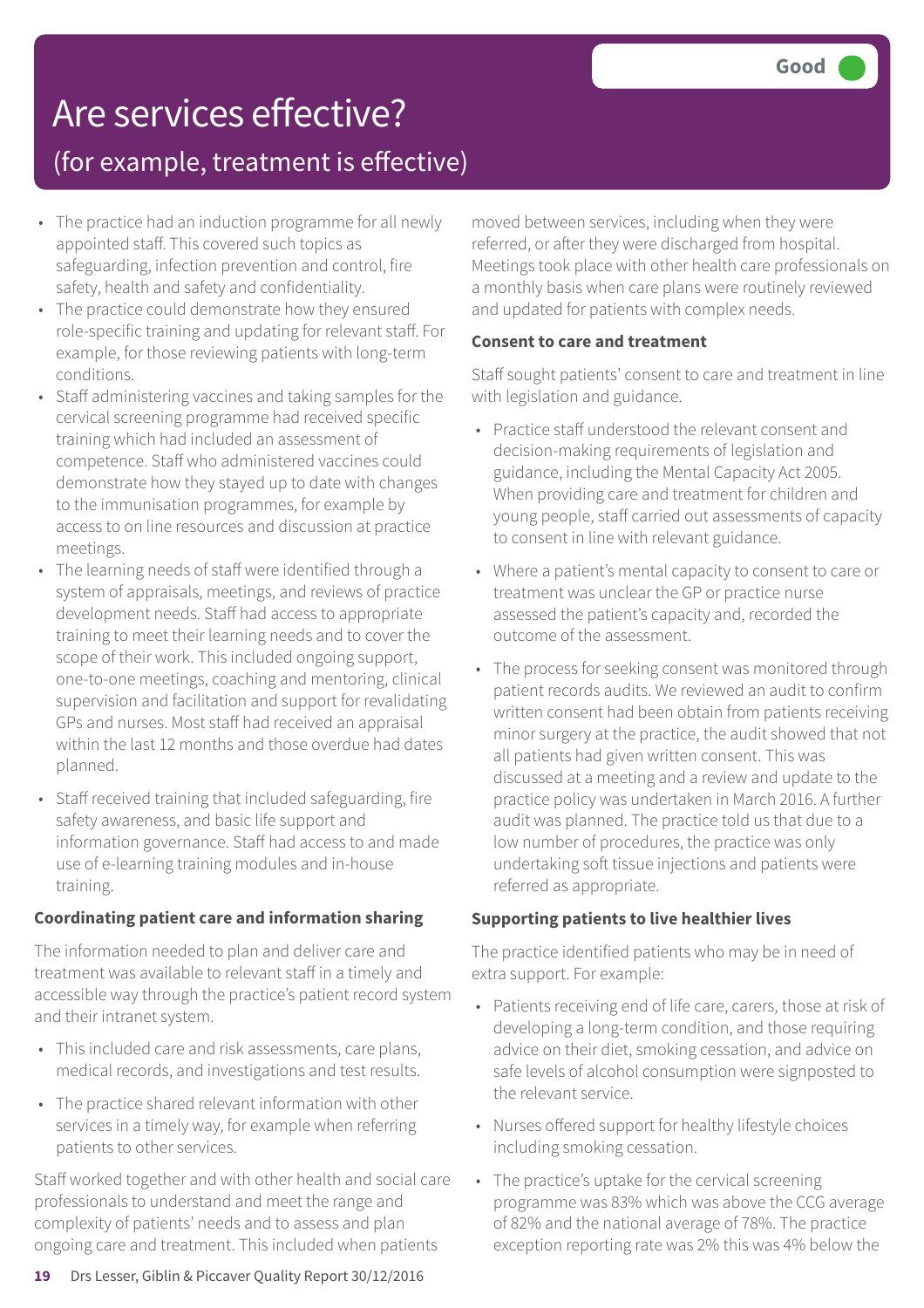### Are services effective? (for example, treatment is effective)

CCG average and 5% below the national average. There was a policy and the nursing staff telephoned reminders for patients who did not attend for their cervical screening test. There were failsafe systems in place to ensure results were received for all samples sent for the cervical screening programme and the practice followed up women who were referred as a result of abnormal results.The practice demonstrated how they encouraged uptake of the screening programme by using information in different languages and for those with a learning disability and they ensured a female sample taker was available.

The practice also encouraged its patients to attend national screening programmes for bowel and breast cancer screening. The practice performance for patients who were screened for breast cancer in the last 36 months was 79% this was above the CCG average of

78% and the national average of 72%. From the same data set, the number of patients who had been screened for bowel cancer was 64% this was above the CCG average of 62% and the national average of 58%.

- Childhood immunisation rates for the vaccinations given were above the national averages. For example, childhood immunisation rates for the vaccinations given to under two year olds ranged from 81% to 100% compared to the national average of 70% to 96% and five year olds from 84% to 100% compared with the national average of 81% to 95%.
- Patients had access to appropriate health assessments and checks. These included health checks for new patients and NHS health checks for patients aged 40–74. Appropriate follow-ups for the outcomes of health assessments and checks were made, where abnormalities or risk factors were identified.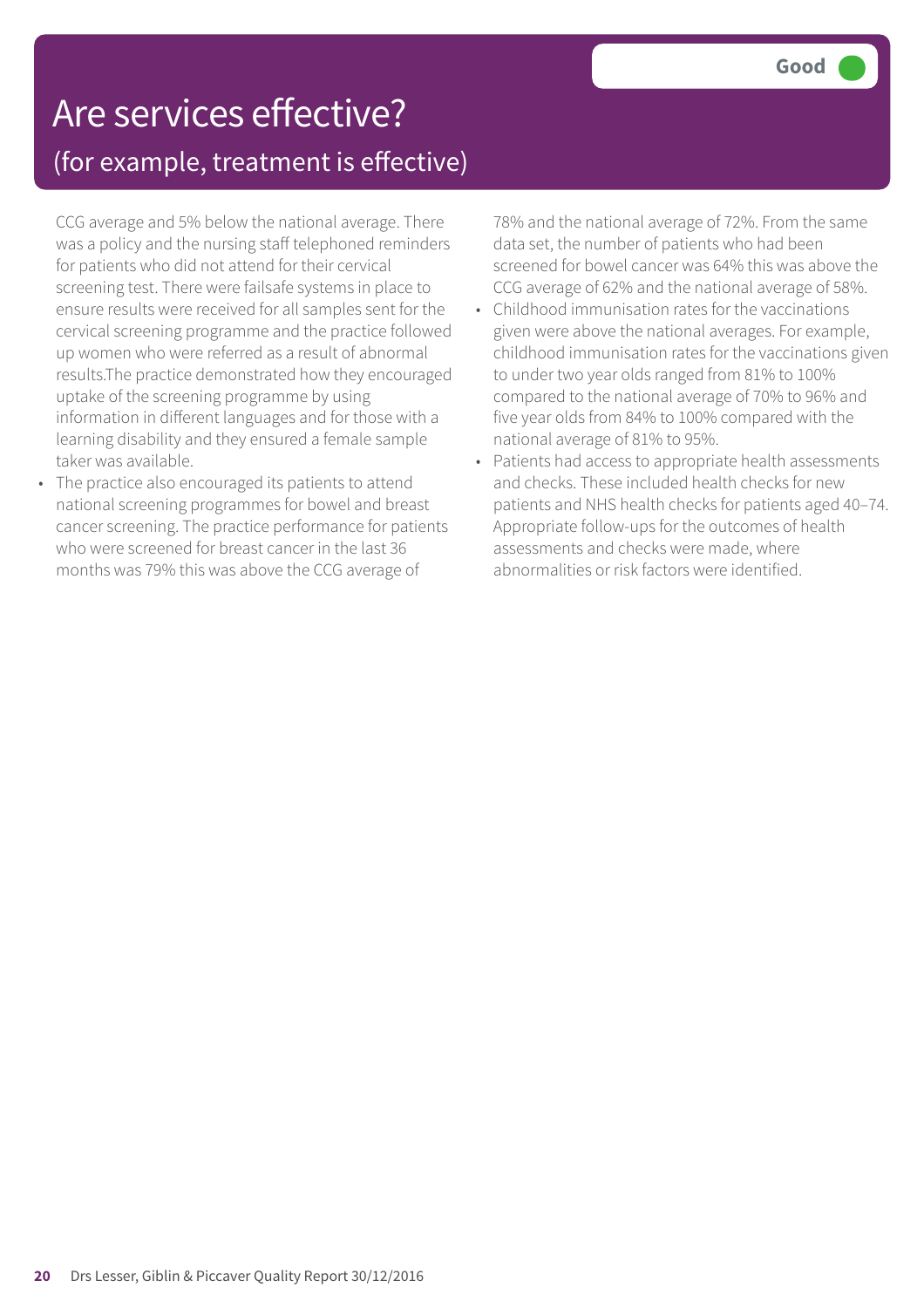## Are services caring?

### **Our findings**

#### **Kindness, dignity, respect and compassion**

We observed members of staff were courteous and very helpful to patients and treated them with dignity and respect.

- Curtains were provided in consulting rooms to maintain patients' privacy and dignity during examinations, investigations, and treatments.
- We noted that consultation and treatment room doors were closed during consultations; conversations taking place in these rooms could not be overheard.
- Reception staff knew when patients wanted to discuss sensitive issues or appeared distressed they could offer them a private room to discuss their needs.
- We did not receive any completed patient Care Quality Commission comment cards however we saw a letter that had been sent into the practice. The letter and the patients we spoke with said they felt the practice offered an excellent service and staff were helpful, caring and treated them with dignity and respect.
- The practice did not have a patient participation group (PPG) but the local Women's Institute (WI) supported them to gain feedback and encouraged a group to form. We did not speak with any members of the WI group.

Results from the national GP patient survey showed patients felt they were treated with compassion, dignity, and respect. The practice was above average for its satisfaction scores on consultations with GPs and nurses. For example:

- 93% of patients said the GP was good at listening to them compared to the clinical commissioning group (CCG) average of 91% and the national average of 89%.
- 93% of patients said the GP gave them enough time compared to the CCG average of 90% and the national average of 87%.
- 99% of patients said they had confidence and trust in the last GP they saw compared to the CCG average of 97% and the national average of 95%.
- 91% of patients said the last GP they spoke to was good at treating them with care and concern compared to the CCG average of 87% and the national average of 85%.
- 99% of patients said the last nurse they spoke to was good at treating them with care and concern compared to the CCG average of 94% and national average of 92%.
- 97% of patients said they found the receptionists at the practice helpful compared to the CCG average of 88% and the national average of 87%.

#### **Care planning and involvement in decisions about care and treatment**

Patients told us they felt involved in decision making about the care and treatment they received. They also told us they felt listened to and supported by staff and had sufficient time during consultations to make an informed decision about the choice of treatment available to them. Patient feedback we received was also positive and aligned with these views. We also saw that care plans were personalised.

Results from the national GP patient survey showed patients responded positively to questions about their involvement in planning and making decisions about their care and treatment. Results were in line with local and national averages. For example:

- 95% of patients said the last GP they saw was good at explaining tests and treatments compared to the CCG average of 88% and the national average of 86%.
- 92% of patients said the last GP they saw was good at involving them in decisions about their care compared to the CCG average of 84% and the national average of 82%.
- 98% of patients said the last nurse they saw was good at involving them in decisions about their care compared to the CCG average of 89% and the national average of 85%.

The practice provided facilities to help patients be involved in decisions about their care:

- Staff told us that translation services were available for patients who did not have English as a first language. We saw notices in the reception areas informing patients this service was available.
- Information leaflets were available in easy read format.

#### **Patient and carer support to cope emotionally with care and treatment**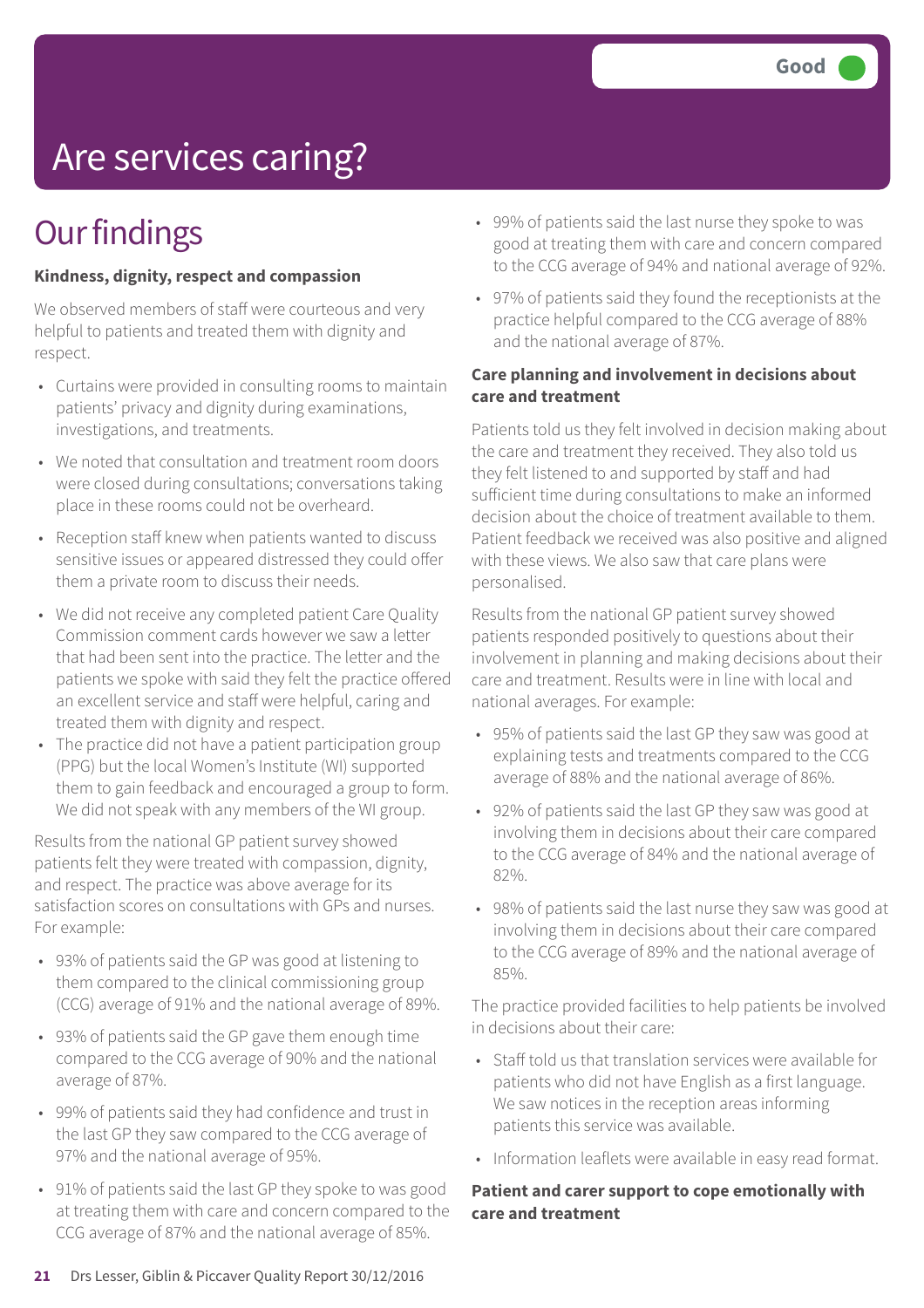## Are services caring?

- Patient information leaflets and notices were available in the patient waiting area which told patients how to access a number of support groups and organisations. Information about support groups was also available on the practice website.
- The practice's computer system alerted GPs if a patient was also a carer. The practice had identified 1% of the practice population as carers and worked with the Suffolk Family Carers. Written information was available to direct carers to the various avenues of support available to them.
- Staff told us that if families had suffered bereavement, their usual GP contacted them. We spoke with patients who had suffered bereavement; they told us that they had been fully supported during their difficult time. This call was either followed by a patient consultation at a flexible time and location to meet the family's needs and/or by giving them advice on how to find a support service.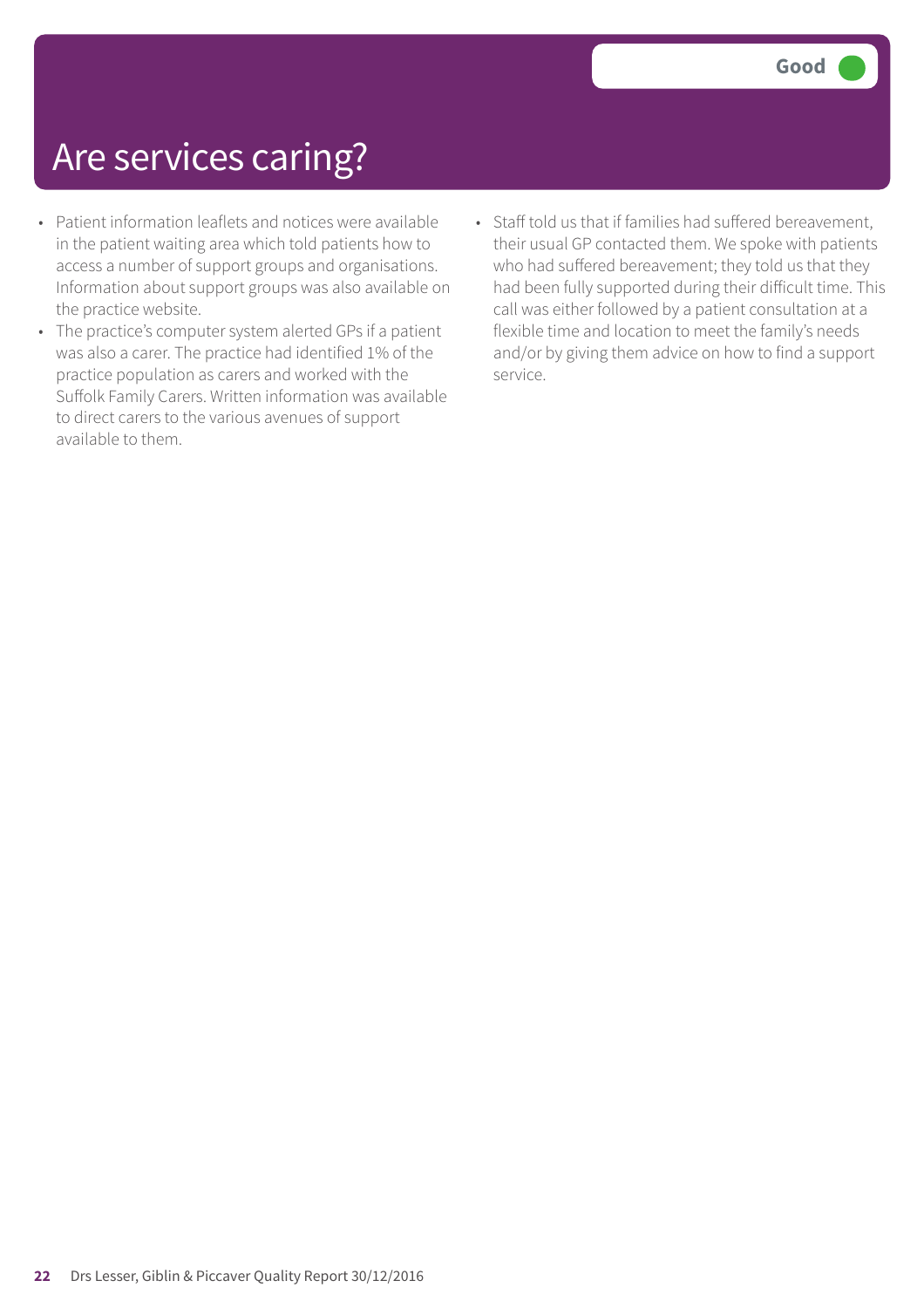## Are services responsive to people's needs?

(for example, to feedback?)

## **Our findings**

#### **Responding to and meeting people's needs**

The practice reviewed the needs of its local population and engaged with the NHS England Area Team and Clinical Commissioning Group (CCG) to secure improvements to services where these were identified.

- There were longer appointments available for patients with a learning disability or those with complex needs.
- Home visits were available for older patients and patients who had clinical needs which resulted in difficulty attending the practice.
- Same day appointments were available for children and those patients with medical problems that required a same day consultation.
- The practice worked closely with community midwives, mental health link workers, and promoted provision of these services from the surgery premises where possible.
- The practice were instrumental in contacting and working with the Roald Dahl's' Marvellous Children's Charity to ensure that a patient was able to have an essential piece of equipment to manage their condition at home. Following a negative response from many health agencies, the GP contacted the charity and secured funding, and the purchase of the equipment.
- The practice dispensed weekly packs and delivered medicines for people who needed support.
- Patients were able to receive travel vaccinations available on the NHS.
- There were disabled facilities, a hearing loop and translation services available.

#### **Access to the service**

- The Glemsford practice was open between 8.30am and 6.00pm Monday to Friday. The branch site at Hartest was closed on Mondays and open from 8.15am to 10.30am and 2pm to 4.30pm on Tuesdays, Wednesdays and Thursdays and Fridays from 8.15am to 10.30am.
- Appointments were offered from 8.30am to 11.30am and from 4.30pm to 6pm each day (on Mondays from 2.30pm to 6pm) at the Glemsford practice; at Hartest the

practice was closed on a Monday, and offered appointments from 8.30am to 9.30am and 2pm to 3pm on Tuesdays and Thursdays 2pm to 3pm on Wednesdays and 8.30 to 9.30 on Fridays.

• The practice did not offer extended hours appointments but the practice was able to book appointments at the GP Plus Service in nearby Bury St. Edmunds for patients who wished them. A GP at the practice undertook regular shifts at the GP Plus service and arranged appointments for patients that wished to see him during those times. Pre-bookable appointments that could be booked up to four weeks in advance, urgent appointments were also available for people that needed them.

Results from the national GP patient survey showed that patient's satisfaction with how they could access care and treatment was comparable to local and national averages.

- 83% of patients were satisfied with the practice's opening hours compared to the CCG and the national averages of 76%.
- 100% of patients said they could get through easily to the practice by phone compared to the CCG average of 81% and the national average of 73%.

People told us on the day of the inspection that they were able to get appointments when they needed them.

The practice had a system in place to assess:

- whether a home visit was clinically necessary; and
- the urgency of the need for medical attention.

In cases where the urgency of need was so great that it would be inappropriate for the patient to wait for a GP home visit, alternative emergency care arrangements were made. Clinical and non-clinical staff were aware of their responsibilities when managing requests for home visits.

#### **Listening and learning from concerns and complaints**

The practice had an effective system in place for handling complaints and concerns.

- Its complaints policy and procedures were in line with recognised guidance and contractual obligations for GPs in England.
- There was a designated responsible person who handled all complaints in the practice.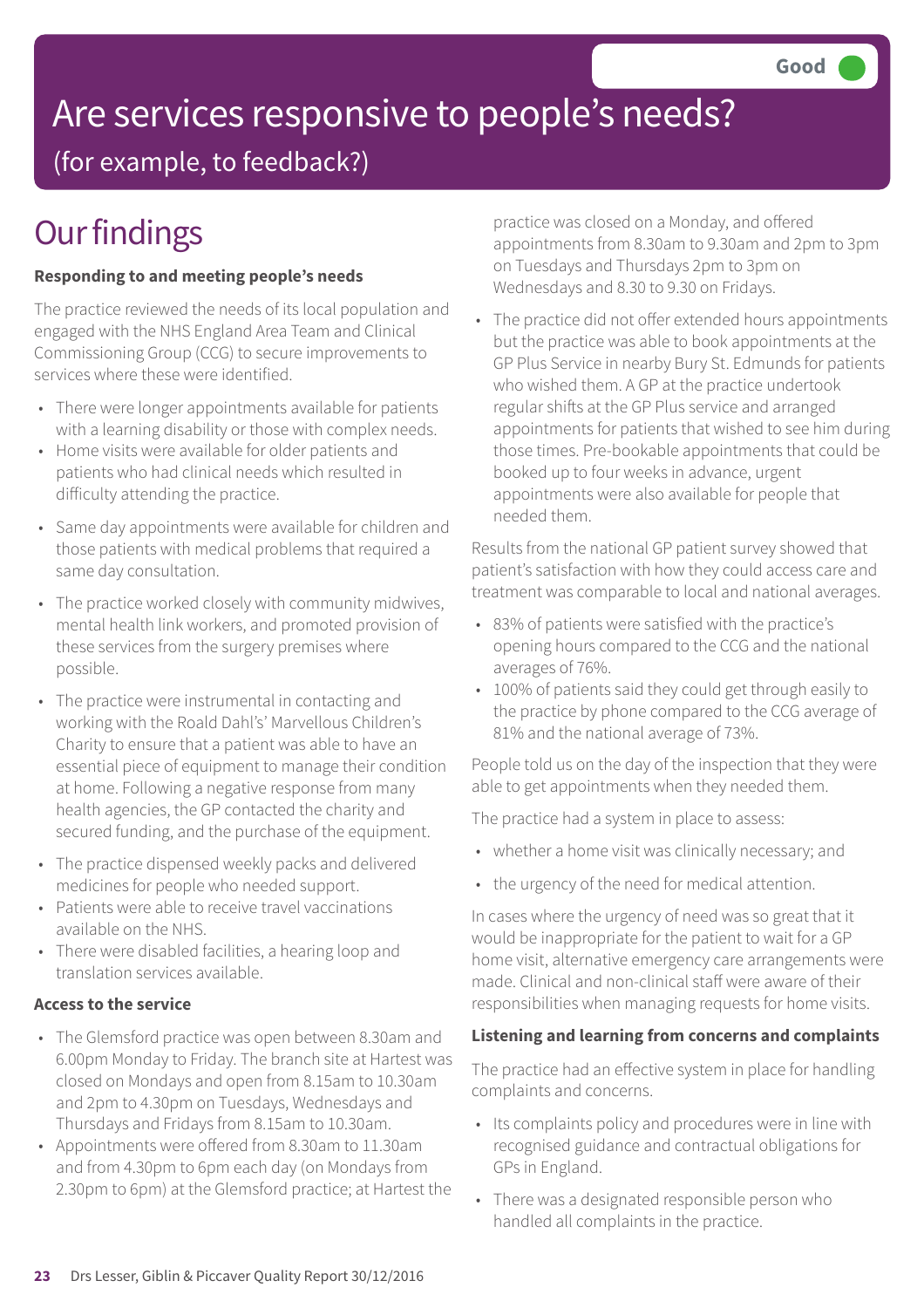## Are services responsive to people's needs?

### (for example, to feedback?)

• We saw that information was available in the waiting room, website and practice leaflet to help patients understand the complaints system

We looked at two complaints received in the last 12 months and found these were satisfactorily handled, dealt with in a timely way, with openness and transparency with dealing with the complaint. Lessons were learnt from individual

concerns, complaints and from analysis of trends and action was taken as a result to improve the quality of care. For example, the practice recognised that complaints made by the patient's relatives were more complex as they needed to balance the wishes of the patient but understand the concerns of the relative.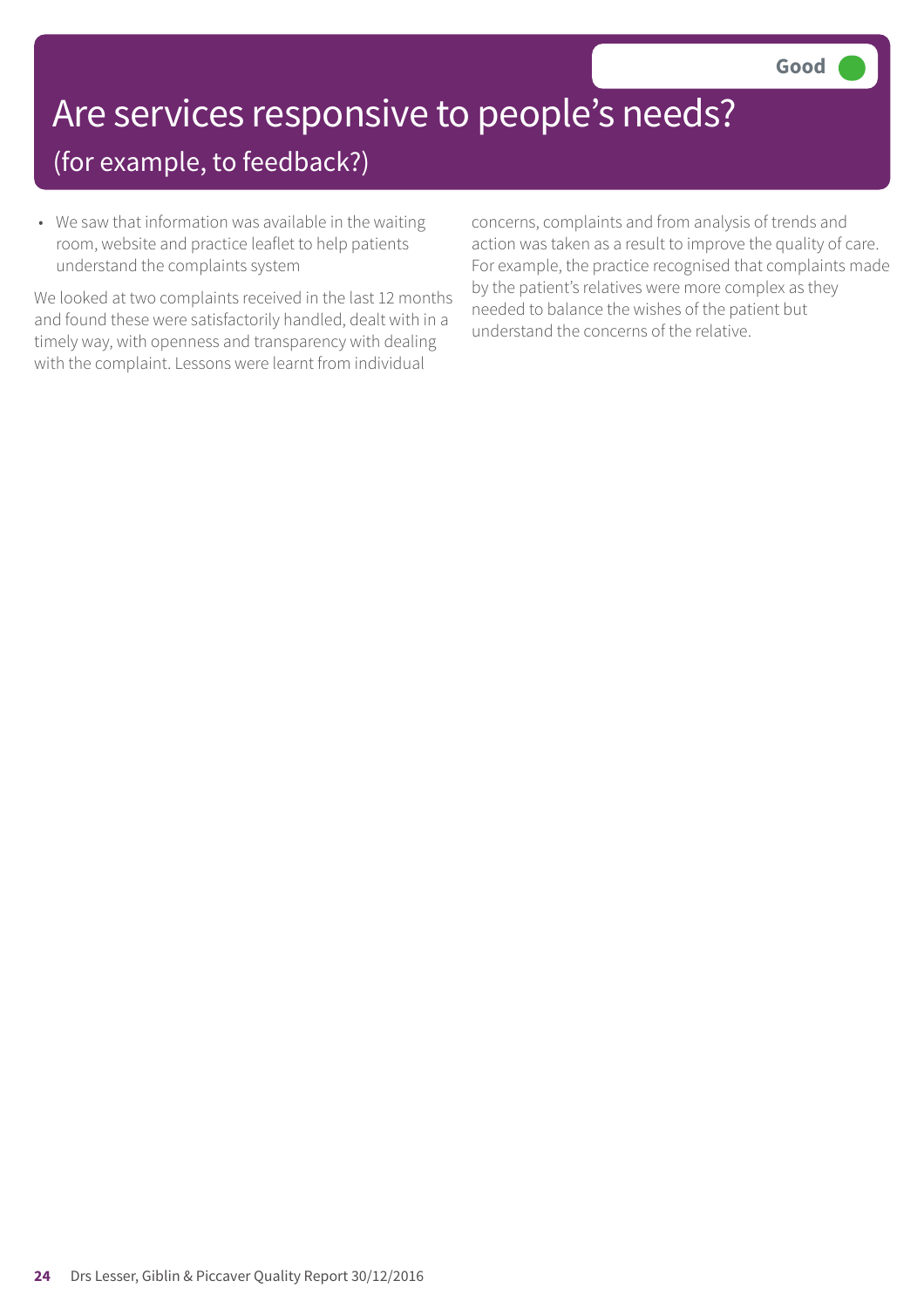### Are services well-led?

(for example, are they well-managed and do senior leaders listen, learn and take appropriate action)

## **Our findings**

#### **Vision and strategy**

The practice had a clear vision to deliver high quality care and promote good outcomes for patients.

- The practice had a mission statement which practice staff had been involved in writing and understood the values.
- The practice had a robust strategy and supporting business plans that reflected the vision and values and these were regularly monitored.

#### **Governance arrangements**

The practice had an overarching governance framework which supported the delivery of the strategy and good quality care. This outlined the structures and procedures in place and ensured that:

- There was a clear staffing structure and that staff were aware of their own roles and responsibilities.
- Practice specific policies were implemented and were available to all staff.
- A comprehensive understanding of the performance of the practice was maintained.
- A programme of continuous clinical and internal audit was used to monitor quality and to make improvements.
- There were robust arrangements for identifying, recording, and managing risks, issues, and implementing mitigating actions.

#### **Leadership and culture**

On the day of inspection the partners in the practice demonstrated they had the experience, capacity, and capability to run the practice and ensure high quality care. They told us they prioritised safe, high quality and compassionate care. Staff told us the partners were approachable and always took the time to listen to all members of staff.

The provider was aware of and had systems in place to ensure compliance with the requirements of the duty of candour. (The duty of candour is a set of specific legal requirements that providers of services must follow when things go wrong with care and treatment).This included support training for all staff on communicating with

patients about notifiable safety incidents. The partners encouraged a culture of openness and honesty. The practice had systems in place to ensure that when things went wrong with care and treatment:

- The practice gave affected people reasonable support and a verbal and written apology.
- The practice kept written records of verbal interactions as well as written correspondence.

There was a clear leadership structure in place and staff felt supported by management. This leadership was demonstrated when the partners campaigned and were successful in retaining community services to be held in the practice, such as the mental health worker, phlebotomy and physiotherapists.

- The partners had identified that a shortage of nursing staff had affected the management of patients with long term conditions. They undertook a risk assessment against the possibility of being over resourced and employed additional nursing staff.
- Staff told us the practice held regular team meetings; minutes were available to all staff.
- Staff told us there was an open culture within the practice and they had the opportunity to raise any issues at team meetings and felt confident and supported in doing so.
- Staff said they felt respected, valued and supported, particularly by the partners in the practice. All staff were involved in discussions about how to run and develop the practice, and the partners encouraged all members of staff to identify opportunities to improve the service delivered by the practice.

#### **Seeking and acting on feedback from patients, the public and staff**

The practice encouraged and valued feedback from patients, the public, and staff. It proactively sought patients' feedback and engaged patients in the delivery of the service.

• Although the practice had tried to form a patient participation group by advertising, including in the local newspaper, they had failed. However, the practice used various other ways to ensure they understood their patient's views. For example the practice used social media and community groups such as the Women's Institute.